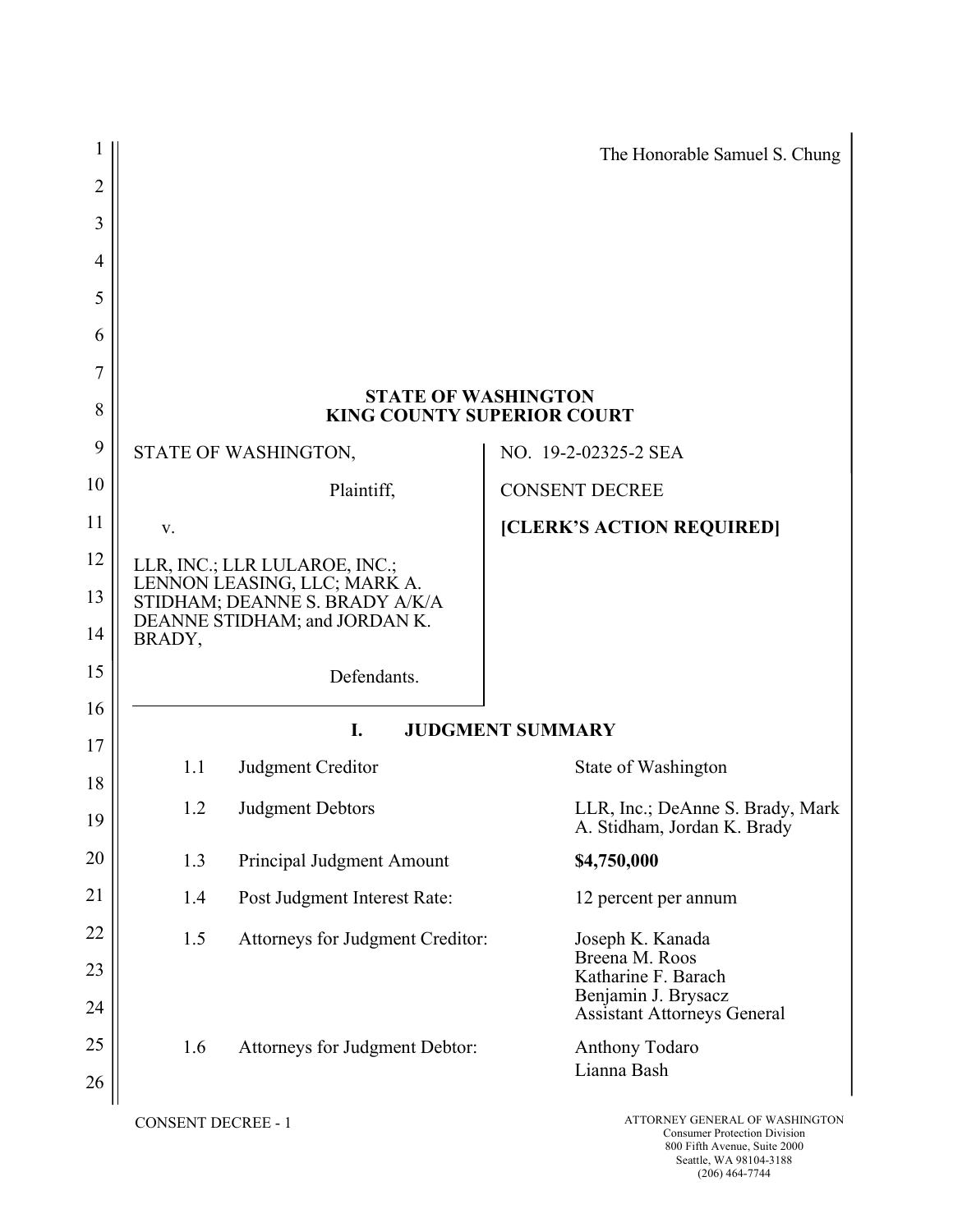John N. Scholnick Richard A. Schwartz Kim S. Zeldin William Floratos Kenneth E. McDonald

### II. INTRODUCTION

2.1 Plaintiff State of Washington (Washington), conducted an investigation and commenced this action pursuant to and the Anti-Pyramid Promotional Scheme Act (APSA), RCW 19.275, and the Consumer Protection Act (CPA), RCW 19.86. Washington has appeared by and through its attorneys, Robert Ferguson, Attorney General, and Joseph K. Kanada, Breena M. Roos, Katharine F. Barach, and Benjamin J. Brysacz, Assistant Attorneys General.

10 11 12 13 14 2.2 Defendants LLR, Inc.; LLR LuLaRoe, Inc.; Lennon Leasing, LLC; Mark A Stidham, Deanne S. Brady (aka Deanne Stidham); and Jordan K. Brady (collectively, "Defendants" or "LuLaRoe") were served with the Summons and Complaint and has appeared by and through their attorneys, Anthony Todaro and Lianna Bash of DLA Piper LLP; John N. Scholnick of Browne George Ross LLP; and William Floratos of Floratos, Loll & Devine.

15 16 17 18 19 20 2.3 Washington and Defendants have agreed on a basis for the settlement of the matters alleged in the Complaint and to the entry of this Consent Decree against Defendants without the need for trial or adjudication of any issue of law or fact. In doing so, Washington and Defendants seek a compromise resolution to this action. Washington and Defendants agree this Consent Decree does not constitute evidence or an admission regarding the existence or nonexistence of any issue, fact, or violation of any law alleged by Washington.

21 22 23 24 2.4 Defendants recognize and state this Consent Decree is entered into voluntarily and that no promises, representations, or threats have been made by the Attorney General's Office or any member, officer, agent, or representative thereof to induce them to enter into this Consent Decree, except for the promises and representations provided herein.

25 26

1

2

3

4

5

6

7

8

9

The Court, finding no just reason for delay;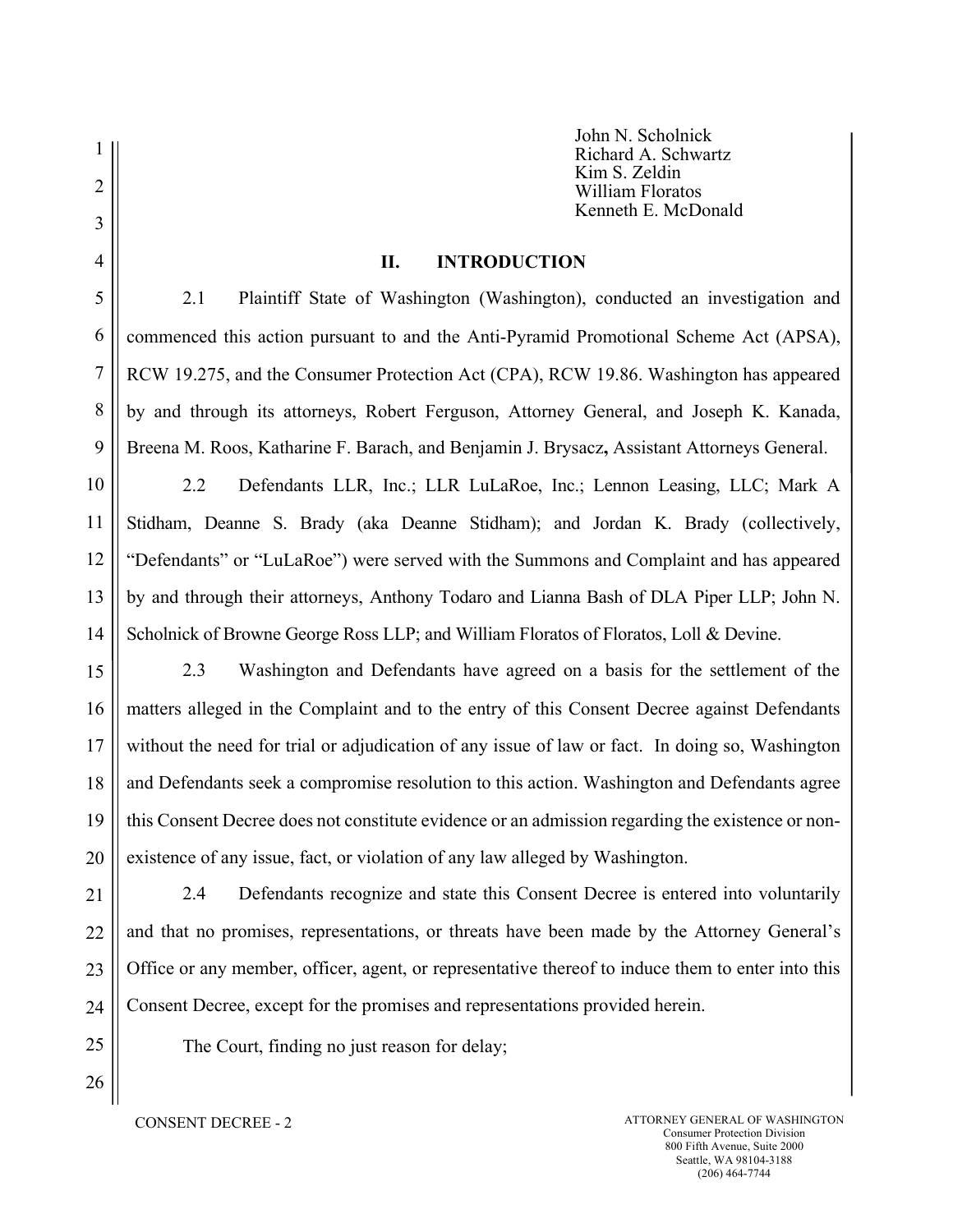| $1$ |                        | NOW, THEREFORE, it is hereby ORDERED, ADJUDGED, AND DECREED as |  |  |  |
|-----|------------------------|----------------------------------------------------------------|--|--|--|
|     | $2 \parallel$ follows: |                                                                |  |  |  |

| 3              | Ш.<br><b>GENERAL</b>                                                                               |
|----------------|----------------------------------------------------------------------------------------------------|
| 4              | 3.1<br>This Court has jurisdiction of the subject matter of this action and of the parties.        |
| 5              | 3.2<br>The settlement, this Consent Decree, or the fact of its entry does not constitute           |
| 6              | evidence or an admission by any party regarding the existence or non-existence of any issue,       |
| $\overline{7}$ | fact, or violation of any law alleged by Washington. To the contrary, Defendants have denied       |
| 8              | and continue to deny any and all wrongdoing of any kind whatsoever and retains, and does not       |
| 9              | waive, any and all defenses Defendants may have with respect to such matters.                      |
| 10             | 3.3<br>This Consent Decree fully and finally resolves and forever discharges and                   |
| 11             | releases all claims and causes of action under the CPA and APSA that the State of Washington       |
| 12             | has filed or may in the future file against Defendants arising out of or relating to the facts and |
| 13             | matters specifically described in the Complaint, except that Defendants' material failure to       |
| 14             | comply with this Consent Decree shall permit the Attorney General of Washington to take such       |
| 15             | further action against Defendants as provided for herein.                                          |
| 16             | 3.4<br>Defendants waive any right it may have to appeal from this Consent Decree or to             |
| 17             | otherwise contest the validity of this Consent Decree.                                             |
| 18             |                                                                                                    |

# IV. DEFINITIONS

4.1 The following definitions shall be used in construing this Consent Decree:

A. "Accompanied By" means that the accompanying information or disclosure is difficult to miss, easily noticeable, and easily understandable by ordinary consumers, including in all of the following ways:

i. In any communication that is solely visual or solely audible, the disclosure must be made through the same means through which the communication is presented. In any communication made

19

20

21

22

23

24

25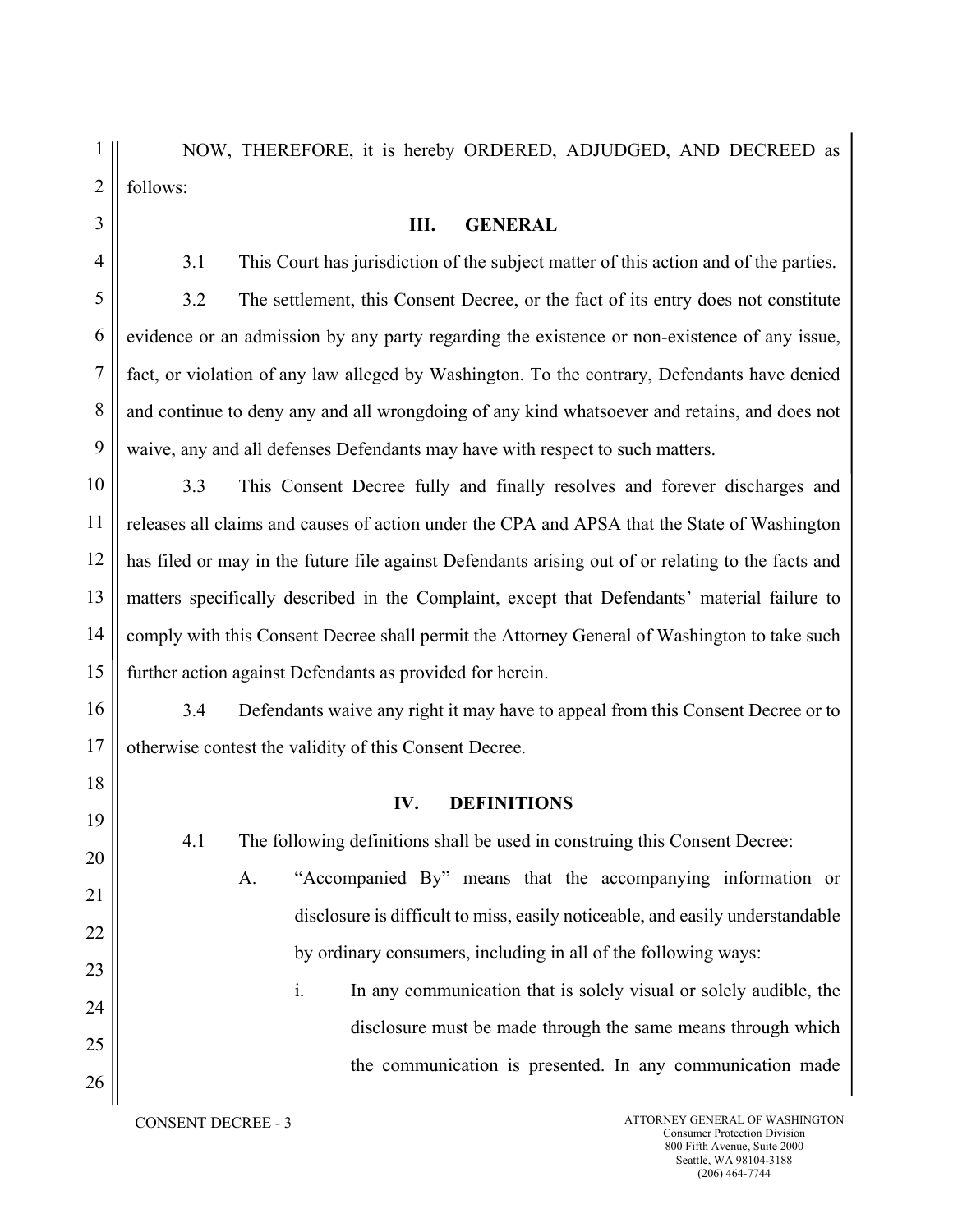|                |           |      | through both visual and audible means, such as a television                  |
|----------------|-----------|------|------------------------------------------------------------------------------|
| $\overline{2}$ |           |      | advertisement, the disclosure must be presented simultaneously in            |
| 3              |           |      | both the visual and audible portions of the communication even if            |
| $\overline{4}$ |           |      | the representation requiring the disclosure is made in only one              |
| 5              |           |      | means.                                                                       |
| 6              |           | ii.  | A visual disclosure, including a disclosure using an interactive             |
| 7              |           |      | electronic medium, by its size, contrast, location, the length of            |
| 8              |           |      | time it appears, and other characteristics, must stand out from any          |
| 9              |           |      | accompanying text or other visual elements so that it is easily              |
| 10             |           |      | noticed, read, and understood.                                               |
| 11             |           | iii. | An audible disclosure, including by telephone or streaming video,            |
| 12             |           |      | must be delivered in a volume, speed, and cadence sufficient for             |
| 13             |           |      | ordinary consumers to easily hear and understand it.                         |
| 14             |           | iv.  | The disclosure must use diction and syntax understandable to                 |
| 15             |           |      | ordinary consumers and must appear in each language in which                 |
| 16             |           |      | the representation that requires the disclosure appears.                     |
| 17             |           | V.   | The disclosure must comply with these requirements in each                   |
| 18             |           |      | medium through which it is received, including all electronic                |
| 19             |           |      | devices and face-to-face communications.                                     |
| 20             |           | vi.  | The disclosure must not be contradicted or mitigated by, or                  |
| 21             |           |      | inconsistent with, anything else in the communication.                       |
| 22             | <b>B.</b> |      | "Business Opportunity" means any written or oral business arrangement        |
| 23             |           |      | that consists of providing payment, services, or other consideration for the |
| 24             |           |      | right or means to offer, sell, or distribute a product or service.           |
| 25             | $C$ .     |      | "Washington Income Disclosure Statement" means the unmodified                |
| 26             |           |      | graphics and information contained in Appendix A.                            |
|                |           |      |                                                                              |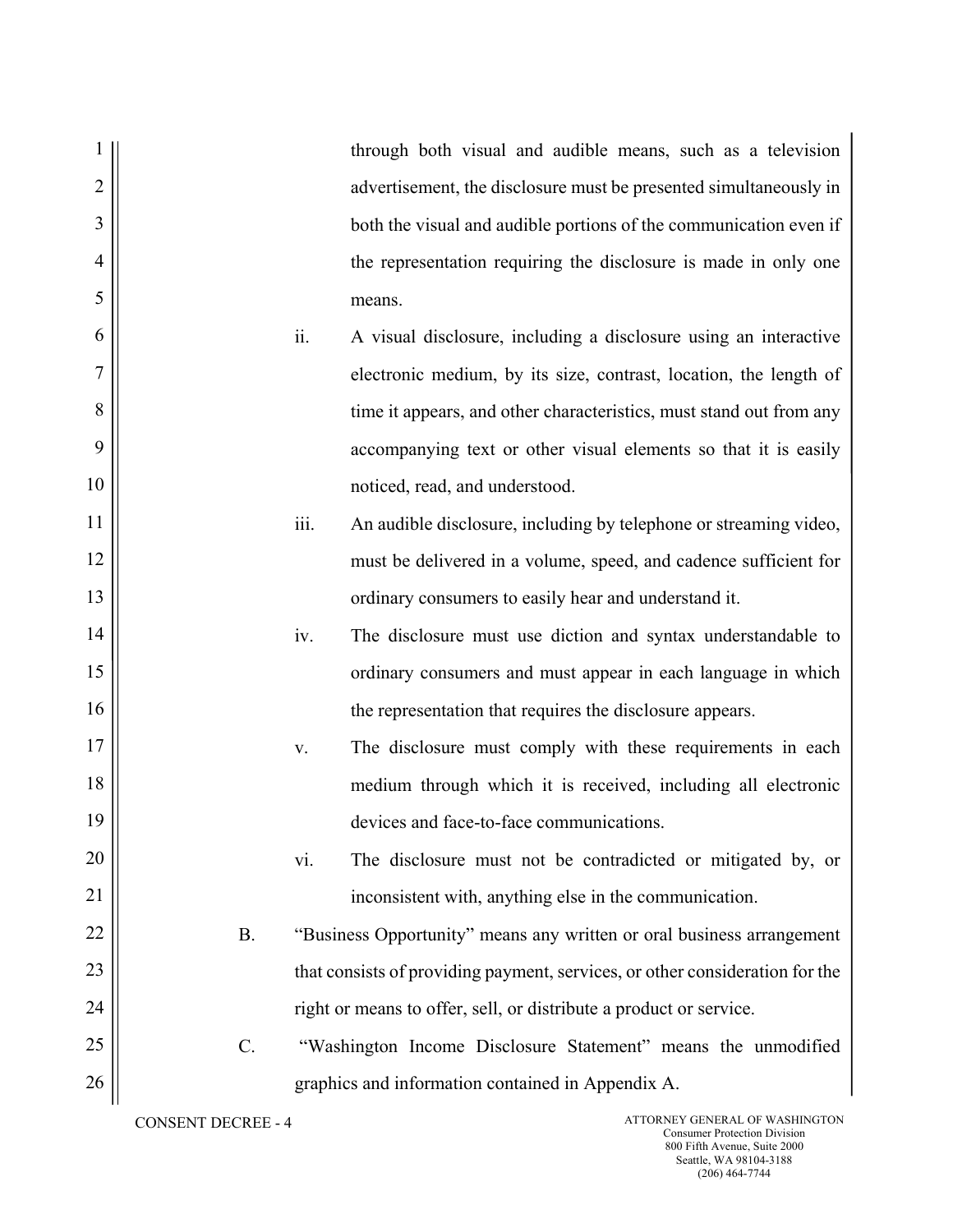3

4

# V. INJUNCTIONS

5.1 The injunctive provisions of this Consent Decree shall apply to Defendants LLR, Inc., DeAnne Brady, Mark Stidham, and Jordan Brady and to their successors, assigns, and others acting in concert with them.

5

6

7

8

9

# A. PROHIBITED MARKETING

5.2 Defendants are permanently restrained and enjoined from advertising, marketing, promoting, or offering a pyramid scheme to Washington residents or in the State of Washington, whether directly or through an intermediary, as defined in RCW 19.275, by implementing the following restrictions and mandated conduct as set out below.

10

17

18

19

20

21

22

23

24

25

26

# B. BAN ON CERTAIN BUSINESS PRACTICES

11 12 13 5.3 Defendants, whether acting directly or indirectly, are permanently restrained and enjoined from advertising, marketing, promoting, or offering, or assisting in the advertising, marketing, promoting, or offering of a Business Opportunity that:

- 14 15 16 A. Calculates a participant's Compensation, or eligibility to receive Compensation, based on that participant's purchase of goods or services or other participant's purchase of goods or services; or
	- B. Pays a participant any Compensation calculated on the basis of the sale of goods or services by anyone not in the participant's downline, with the exception of Compensation amounts presently calculated from the Company's Leadership Pool.
	- C. For purposes of this Paragraph 5.3, "Compensation" means compensation to a participant who is a Washington resident or to a participant based on the retail sales of a Washington resident in a participant's downline.

5.4 Defendants, whether acting directly or indirectly, are permanently restrained and enjoined from advertising, marketing, promoting, or offering, or assisting in the advertising,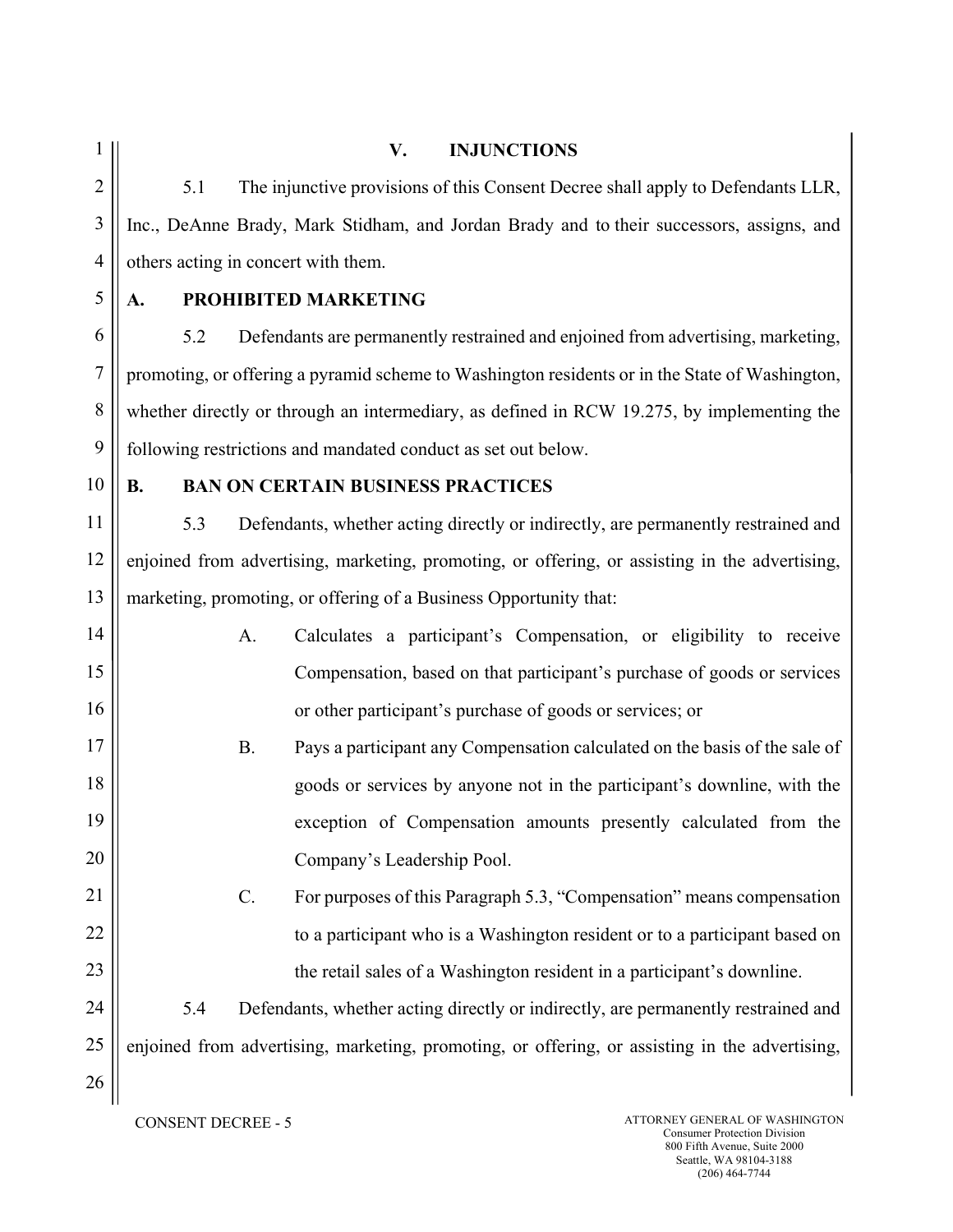1 marketing, promoting, or offering of a Business Opportunity to Washington residents or in the 2 State of Washington unless such Business Opportunity has the following characteristics:

| 3              | A.        |      | Collection of Sales Information. Defendants shall use commercially       |
|----------------|-----------|------|--------------------------------------------------------------------------|
| $\overline{4}$ |           |      | reasonable efforts to collect from participants and maintain in a        |
| 5              |           |      | standardized format the following information for sales entered into any |
| 6              |           |      | Point of Sale System:                                                    |
| 7              |           | i.   | The method of payment;                                                   |
| 8              |           | ii.  | The products and quantities sold;                                        |
| 9              |           | iii. | The date of sale;                                                        |
| 10             |           | iv.  | The price paid by the purchaser; and                                     |
| 11             |           | V.   | The purchaser's e-mail address.                                          |
| 12             | <b>B.</b> |      | Verification of Retail Sales. The following requirements shall apply     |
| 13             |           |      | regarding retail sales:                                                  |
| 14             |           | i.   | Defendants shall take commercially reasonable steps, including           |
| 15             |           |      | both random and targeted audits, to monitor retail sales in order to     |
| 16             |           |      | ensure that they are genuine sales of products, rather than an           |
| 17             |           |      | attempt to manipulate the compensation plan.                             |
| 18             |           | ii.  | Defendants shall take commercially reasonable steps, including           |
| 19             |           |      | both random and targeted audits, to monitor retail sales in order to     |
| 20             |           |      | ensure that they in fact occurred as reported in the information         |
| 21             |           |      | collected and maintained pursuant to Paragraph 5.4.A.                    |
| 22             |           | iii. | In implementing 5.4.B(i) and (ii), Defendants shall monitor retail       |
| 23             |           |      | sales to identify sales to participants by (1) cross checking            |
| 24             |           |      | purchaser first and last names for matches with participant first        |
| 25             |           |      | and last names and (2) cross checking purchaser ship-to addresses        |
| 26             |           |      | with participant addresses.                                              |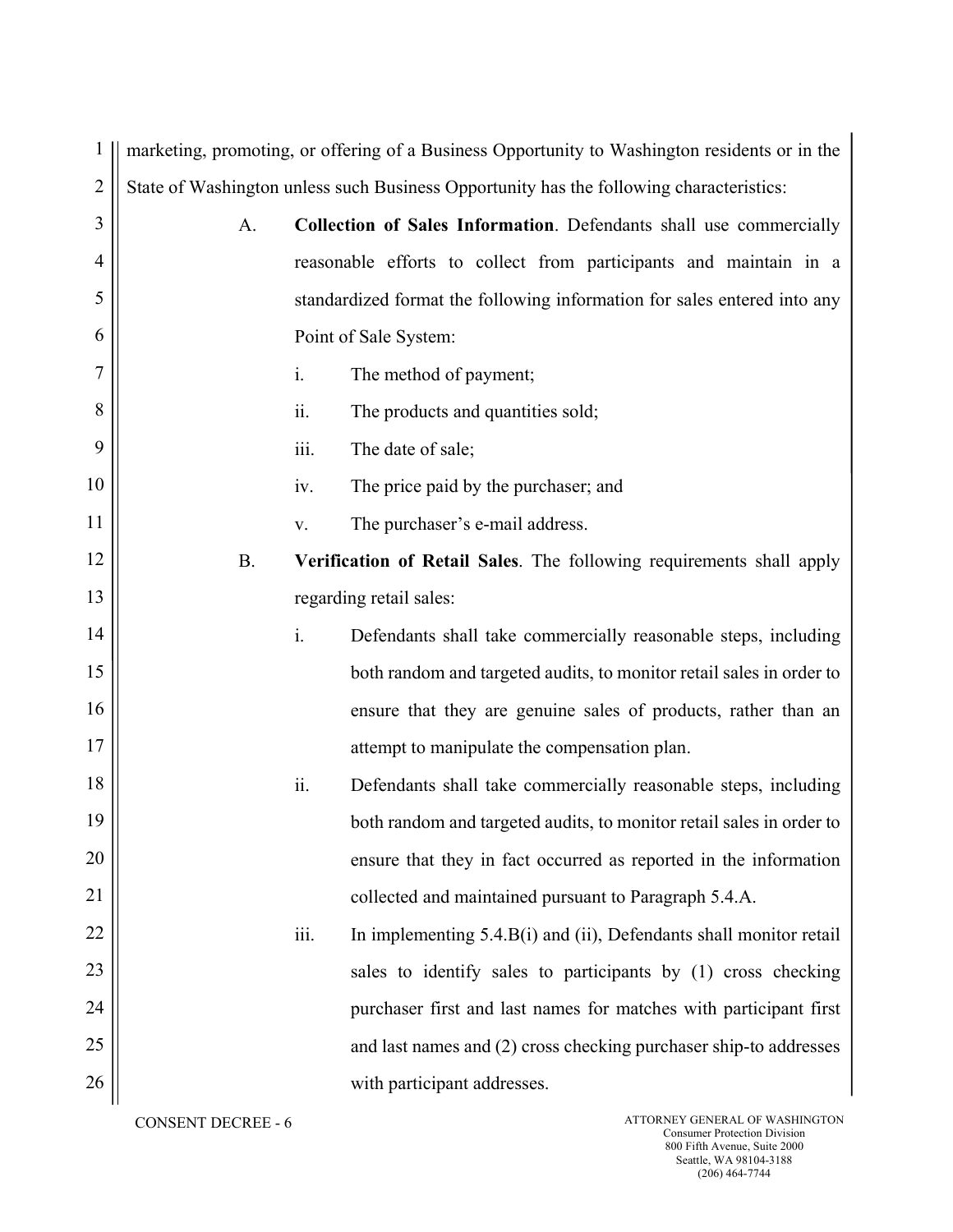| 1              | C. |      | Refund Policies. Defendants' policies and procedures shall include, and     |
|----------------|----|------|-----------------------------------------------------------------------------|
| $\overline{2}$ |    |      | Defendants shall enforce, the following policies related to product refunds |
| 3              |    |      | or buybacks to/from residents in Washington:                                |
| $\overline{4}$ |    | i.   | A Washington resident who cancels her/his/its participation in the          |
| 5              |    |      | Business Opportunity within forty-five (45) days of the date of             |
| 6              |    |      | enrollment may return her/his/its entire initial inventory for a full       |
| 7              |    |      | refund. Defendants will pay for any shipping costs associated               |
| 8              |    |      | with such return.                                                           |
| 9              |    | ii.  | Defendants shall repurchase, at the participant's written request,          |
| 10             |    |      | all currently marketable inventory within one year from its date of         |
| 11             |    |      | purchase; and the refund must not be less than ninety percent of            |
| 12             |    |      | the original net cost, less any consideration received by the buyer         |
| 13             |    |      | when he or she bought the products being returned. Products shall           |
| 14             |    |      | not be considered currently marketable if returned for repurchase           |
| 15             |    |      | after the products' commercially reasonable usable or shelf life            |
| 16             |    |      | has passed, or if it has been clearly disclosed to the buyer that the       |
| 17             |    |      | products are seasonal, discontinued, or special promotion products          |
| 18             |    |      | that are not subject to the repurchase obligation.                          |
| 19             |    | iii. | If Defendants determine a product is ineligible for a refund,               |
| 20             |    |      | Defendants shall return the product to the participant at the               |
| 21             |    |      | participant's request and pay for any associated shipping costs.            |
| 22             |    | iv.  | Beginning in January 2021, Defendants shall not deduct from any             |
| 23             |    |      | refund amount retail sales made by the participant.                         |
| 24             |    | V.   | Defendants<br>shall<br>not deduct from<br>any refund<br>amount              |
| 25             |    |      | compensation paid by Defendants to the participant, unless such             |
| 26             |    |      |                                                                             |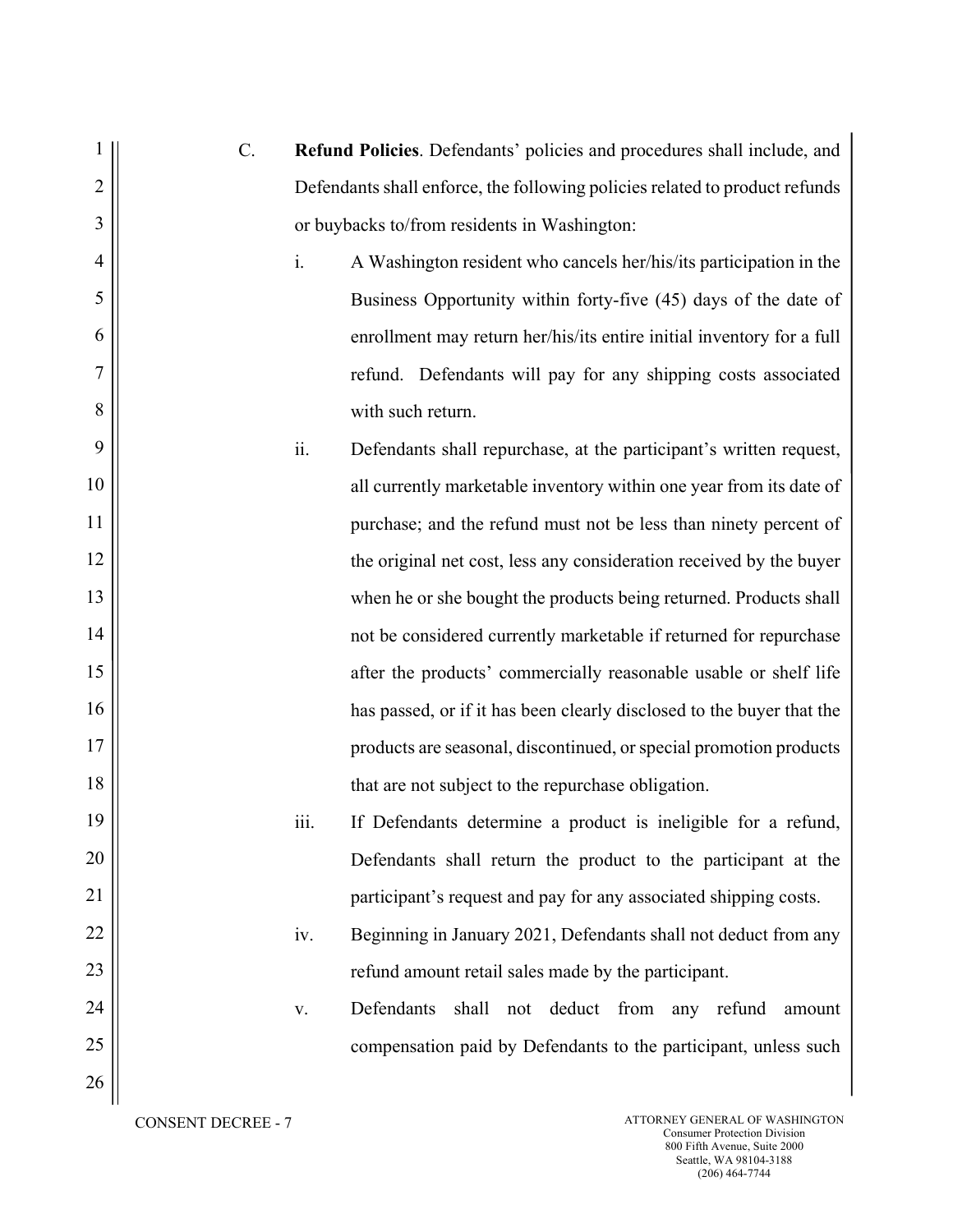compensation was received by the participant when he or she bought the products being returned.

vi. Prior to the completion of a purchase of product by a participant from Defendants, for any purchase that involves seasonal, discontinued, special promotion products, or any other product not subject to the Return on Cancellation of Business Policy in Defendants' Policies and Procedures or Paragraph 5.4.C.ii of this Consent Decree a "Pop-up" window must disclose that the purchase involves products not subject to repurchase and the participant must acknowledge the disclosure in order to continue with the purchasing process.

#### 12

1

2

3

4

5

6

7

8

9

10

11

## C. REPRESENTATIONS AND DISCLOSURES

13 14 15 16 17 18 5.5 Defendants are permanently restrained and enjoined from misrepresenting to Washington residents or making misrepresentations in the State of Washington, or assisting others in misrepresenting to Washington residents or making misrepresentations in the State of Washington, including by providing others with the means and instrumentalities with which to represent, expressly or by implication, including through discussion of lifestyle changes tied to compensation from the Business Opportunity:

- 19 20 21 22 23 24 25 26
- A. That participants will or are likely to achieve substantial sales, income, or profit;
- B. Except to the extent such statements comply with Paragraph 5.6, the amount of sales, income, or profit that participants have actually earned;
- C. The amount of time or effort required to earn an amount of compensation or to advance in the Business Opportunity; and
-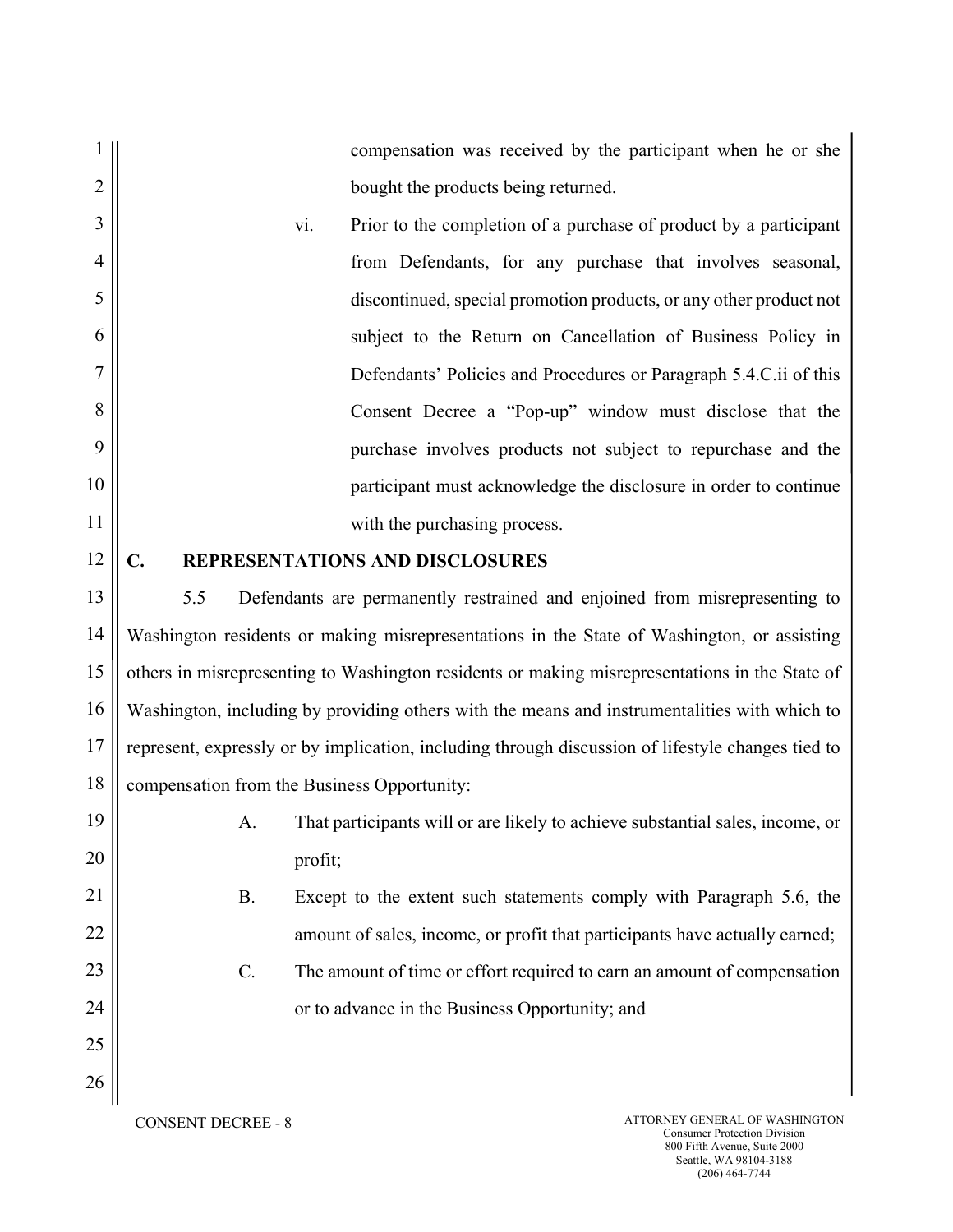2

3

1

- 
- D. The reason participants do not earn substantial compensation, including representations that participants fail because they do not devote substantial or sufficient effort or are not active.

4 5 6 7 8 9 10 11 12 13 14 5.6 Defendants, whether acting directly or indirectly, are permanently restrained and enjoined from making any representation to Washington residents or making any representation in the State of Washington, expressly or by implication, regarding the amount of sales, income, or profits that a participant can expect to earn unless the representation is non-misleading and, at the time such representation is made, Defendants possess and rely upon competent and reliable evidence sufficient to substantiate that the representation is true. Any representation regarding the amount of sales, income, or profits that a participant has earned or can expect to earn is made, must be Accompanied By a Washington Income Disclosure Statement or reference to a Washington Income Disclosure Statement, in the form identified in Paragraph 5.8 below. For purposes of this Paragraph, a "reference to" a Washington Income Disclosure Statement must meet the same requirements in Paragraph 4.1(A)'s definition of "Accompany By."

15 16 5.7 Defendants shall include a Washington Income Disclosure Statement, in the form identified in Paragraph 5.8 below, on its publicly available website.

17 18 19 20 21 5.8 The Washington Income Disclosure Statement identified in Paragraphs 5.6 and 5.7 should be in substantially the form and include the information provided in Appendix A thereto. For purposes of this disclosure, a Washington Income Disclosure Statement means that, no later than April 30 of a given year, Defendants shall update the Washington Income Disclosure Statement with data from the previous year.

VI. COMPLIANCE

- 22
- 23 24

25

26

A. Defendants confer upon Washington, its agents, all the rights and powers necessary to enforce the provisions of this Consent Decree.

6.1 Defendants shall consent to the following terms and conditions regarding

compliance and monitoring: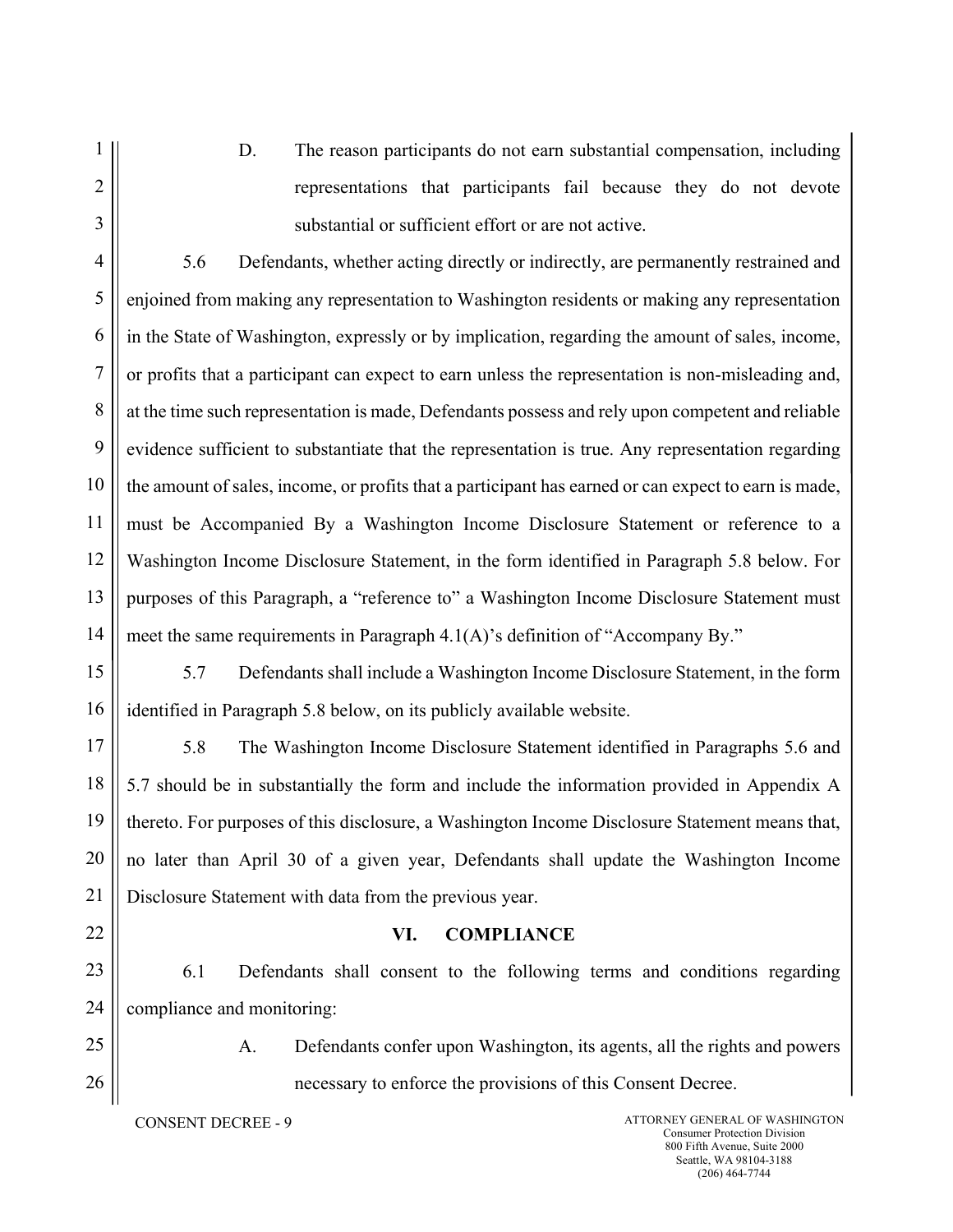|                | <b>B.</b> | Within 90-days of the date of entry of this Consent Decree, Defendants |
|----------------|-----------|------------------------------------------------------------------------|
| $\overline{2}$ |           | shall implement:                                                       |
| 3              | i.        | A RFID system that allows the company to track every item of           |
| $\overline{4}$ |           | clothing shipped to retailers;                                         |
| 5              | ii.       | A written policy directing use of a wholesale transfer mechanism       |
| 6              |           | if product is being acquired for the purpose of resale that allows     |
| $\overline{7}$ |           | for adjustment to the wholesale price; and                             |
| 8              | iii.      | The pop-up functionality described by Paragraph 5.4.C.vi.              |
| 9              | C.        | For the years 2021 through 2026, Defendants shall maintain for the     |
| 10             |           | reasonable review of Washington and, upon request, provide the         |
| 11             |           | following information:                                                 |
| 12             | i.        | Retail sales data sufficient for Washington to verify that             |
| 13             |           | Defendants are collecting and maintaining sales information as         |
| 14             |           | required by Paragraph 5.4A;                                            |
| 15             | ii.       | A written report describing the steps Defendants are taking to         |
| 16             |           | monitor and ensure that retail sales are genuine sales of products,    |
| 17             |           | rather than an attempt to manipulate the compensation plan, as         |
| 18             |           | required by Paragraph 5.4.B;                                           |
| 19             | iii.      | A written report describing the steps Defendants are taking to         |
| 20             |           | monitor and ensure that retail sales in fact occurred as reported in   |
| 21             |           | the information collected and maintained pursuant to Paragraph         |
| 22             |           | 5.4B;                                                                  |
| 23             | iv.       | Data sufficient for Washington to confirm that Defendants are          |
| 24             |           | complying with the limitations and requirements set forth in           |
| 25             |           | Paragraph 5.4.C;                                                       |
| 26             |           |                                                                        |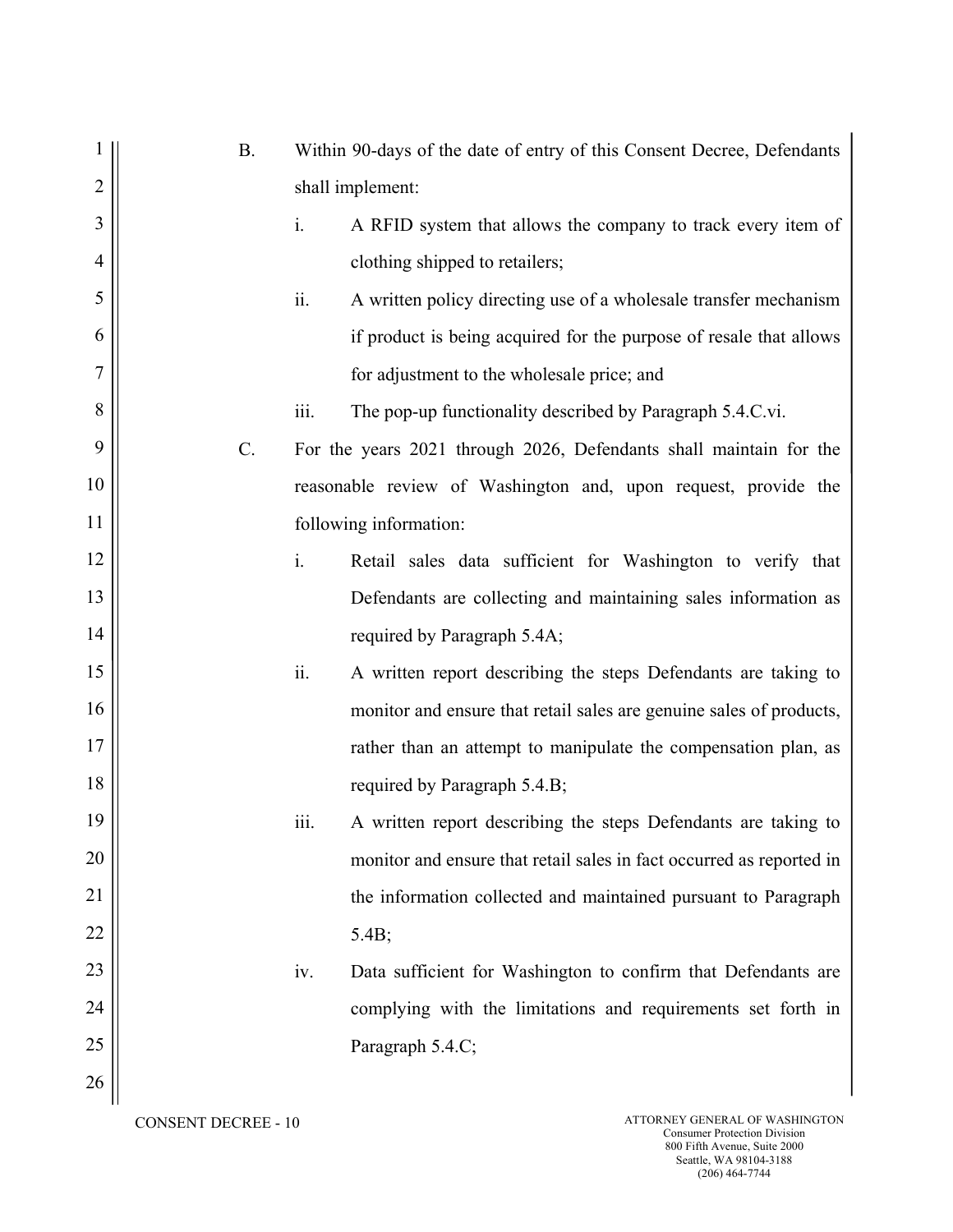|                |    | $\mathbf{V}$ . | Data sufficient for Washington to confirm the accuracy of any       |
|----------------|----|----------------|---------------------------------------------------------------------|
| $\overline{2}$ |    |                | Washington Income Disclosure Statements;                            |
| 3              |    | vi.            | Data sufficient for Washington to determine the percentage, on a    |
| $\overline{4}$ |    |                | monthly basis, of product purchased by participants that are        |
| 5              |    |                | seasonal, discontinued, special promotion products, or otherwise    |
| 6              |    |                | not subject to the Return on Cancellation of Business Policy in     |
| 7              |    |                | Defendants' Policies and Procedures or Paragraph 5.4.C.ii of this   |
| 8              |    |                | Consent Decree. For example, Defendants can provide, on a           |
| 9              |    |                | monthly basis, the total number of pieces purchased that month      |
| 10             |    |                | and the total number of pieces purchased that month that did not    |
| 11             |    |                | qualify for Defendants' Return on Cancellation of Business          |
| 12             |    |                | Policy; and                                                         |
| 13             |    | vii.           | A written report summarizing the compliance efforts that all        |
| 14             |    |                | vendors, including but not limited to FieldWatch, have performed    |
| 15             |    |                | regarding income claims as well as any reports or summaries that    |
| 16             |    |                | any such vendors has provided to Defendants.                        |
| 17             | D. |                | In order to ensure that a Washington Income Disclosure Statement is |
| 18             |    |                | prominent, clear, and conspicuous when made available in compliance |
| 19             |    |                | with Paragraphs 5.6, 5.7, and 5.8, Defendants shall:                |
| 20             |    | i.             | Within 90 days of the date of entry of this Consent Decree,         |
| 21             |    |                | implement of a prominent button labelled "Income Disclosure"        |
| 22             |    |                | Statement" to the right of the "Join LuLaRoe" button on             |
| 23             |    |                | LuLaRoe's website that hyperlinks to a Current Income               |
| 24             |    |                | Disclosure Statement;                                               |
| 25             |    | ii.            | Within 90 days of the date of entry of this Consent Decree, include |
| 26             |    |                | a hyperlink on the page in which participants provide their         |
|                |    |                |                                                                     |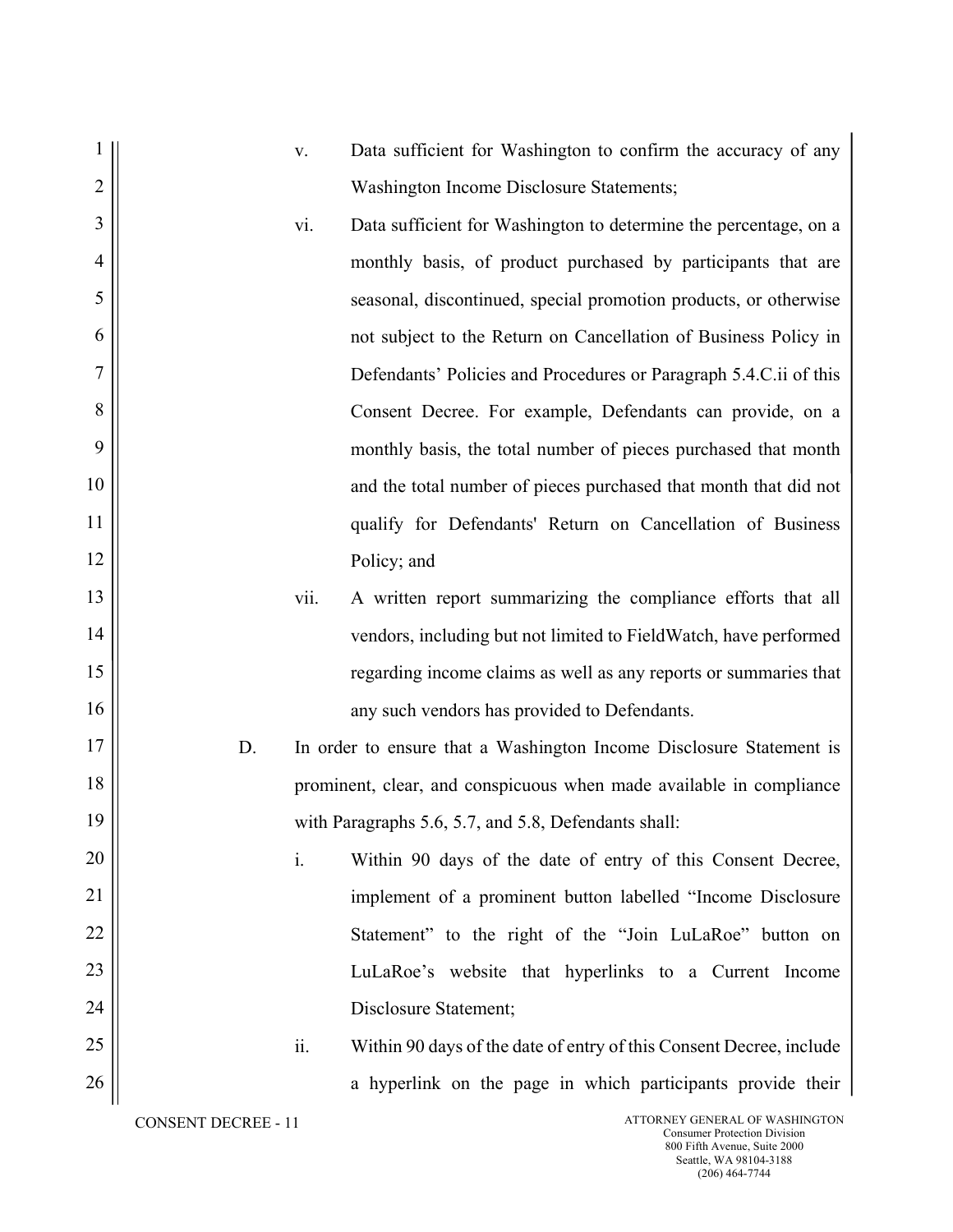information as part of the sign up process along with the following language: "More financial information can be found here: Income Disclosure Statement." The font should be at least as large as the font soliciting the participants' information and the hyperlink must appear on the webpage above the fields soliciting the participants' information; and iii. For any participant that provides a Washington home address

when enrolling as an IFR, the participant must be provided with or directed to a Washington Income Disclosure Statement promptly after entering their Washington home address.

E. Within thirty (30) days of any change or update to the Leadership Bonus Plan, Defendants' policies and procedures, and/or any income disclosures available on Defendants' website, Defendants shall provide to Washington the changed or updated Leadership Bonus Plan, policies and procedures, and/or income disclosures available on Defendants' website.

16 17 18 6.2 Upon request by Washington, Defendants shall provide Washington with contact information regarding Washington participants. Defendants will not interfere with any attempt by Washington to periodically interview participants.

19 20 21 6.3 Within thirty (30) days of the date of entry of this Consent Decree, Defendants shall provide Washington with any updated addresses or telephone numbers of participants in their possession that are not reflected in LLR-WA00088788.

# VII. MONETARY PAYMENT

7.1 Washington shall recover and Defendants shall pay Washington the amount of \$4,750,000 for costs and reasonable attorney's fees incurred by Washington in pursuing this matter, for monitoring and potential enforcement of this Consent Decree, for future enforcement

1

2

3

4

5

6

7

8

9

10

11

12

13

14

15

22

23

24

25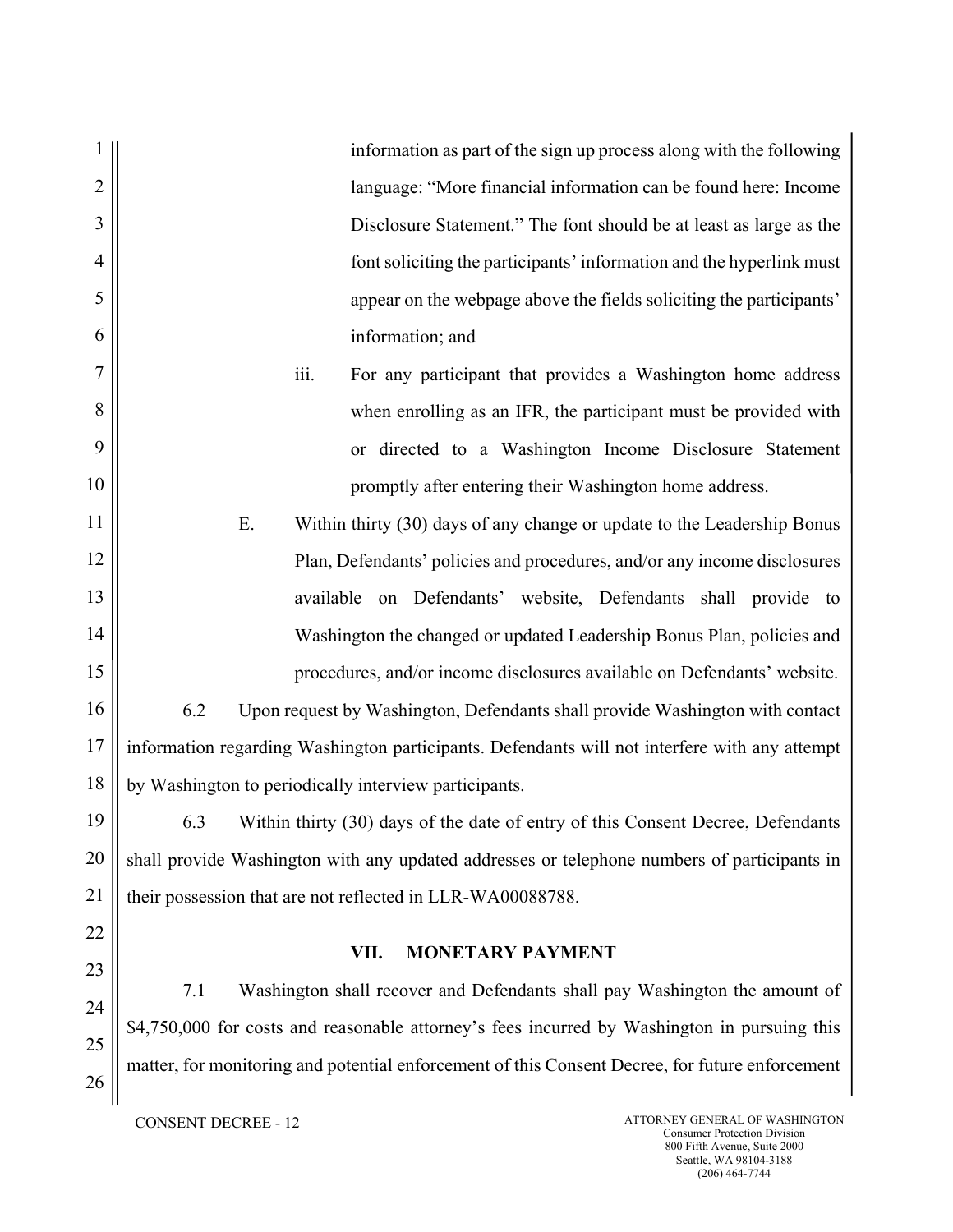1 2 of RCW 19.86, or for any lawful purpose in the discharge of the Attorney General's duties at the sole discretion of the Attorney General.

3 4 5 6 7.2 Payment referenced in Paragraph 7.1 shall be payment shall be made within thirty (30) days of the entry of this Consent Decree as follows: payable to the "Attorney General – State of Washington" by wire and delivered to the Office of the Attorney General, Attention: Margaret Farmer, 800 Fifth Avenue, Suite 2000, Seattle, Washington, 98104-3188.

7 8 9 7.3 Defendants' failure to timely make payments as required by this Consent Decree pursuant to Paragraphs 7.1 and 7.2, without written agreement by Washington, shall be a material breach of this Consent Decree.

#### 10

#### VIII. ENFORCEMENT

11 12 13 8.1 Defendants shall be in full compliance with all requirements and obligations this Consent Decree imposes on Defendants by the date of entry of this Consent Decree, except as otherwise indicated herein.

14 15 16 8.2 If Defendants violate a material condition of this Consent Decree, and if Defendants do not cure the violation within thirty (30) days after notice by Washington, Washington may take any such enforcement action afforded by RCW 19.86.

17 18 19 20 8.3 Jurisdiction is retained by this Court for the purpose of enabling any party to this Consent Decree to apply to the Court, to the extent permitted herein, for enforcement of compliance with this Consent Decree, assessment of penalties for violations thereof, or otherwise address the provisions of this Consent Decree.

21 22 8.4 Nothing in this Consent Decree shall grant any third-party beneficiary or other rights to any person who is not a party to this Consent Decree.

23 24 25 8.5 Nothing in this Consent Decree shall be construed to limit or bar any other governmental entity or person from pursuing other available remedies against Defendants or any other person.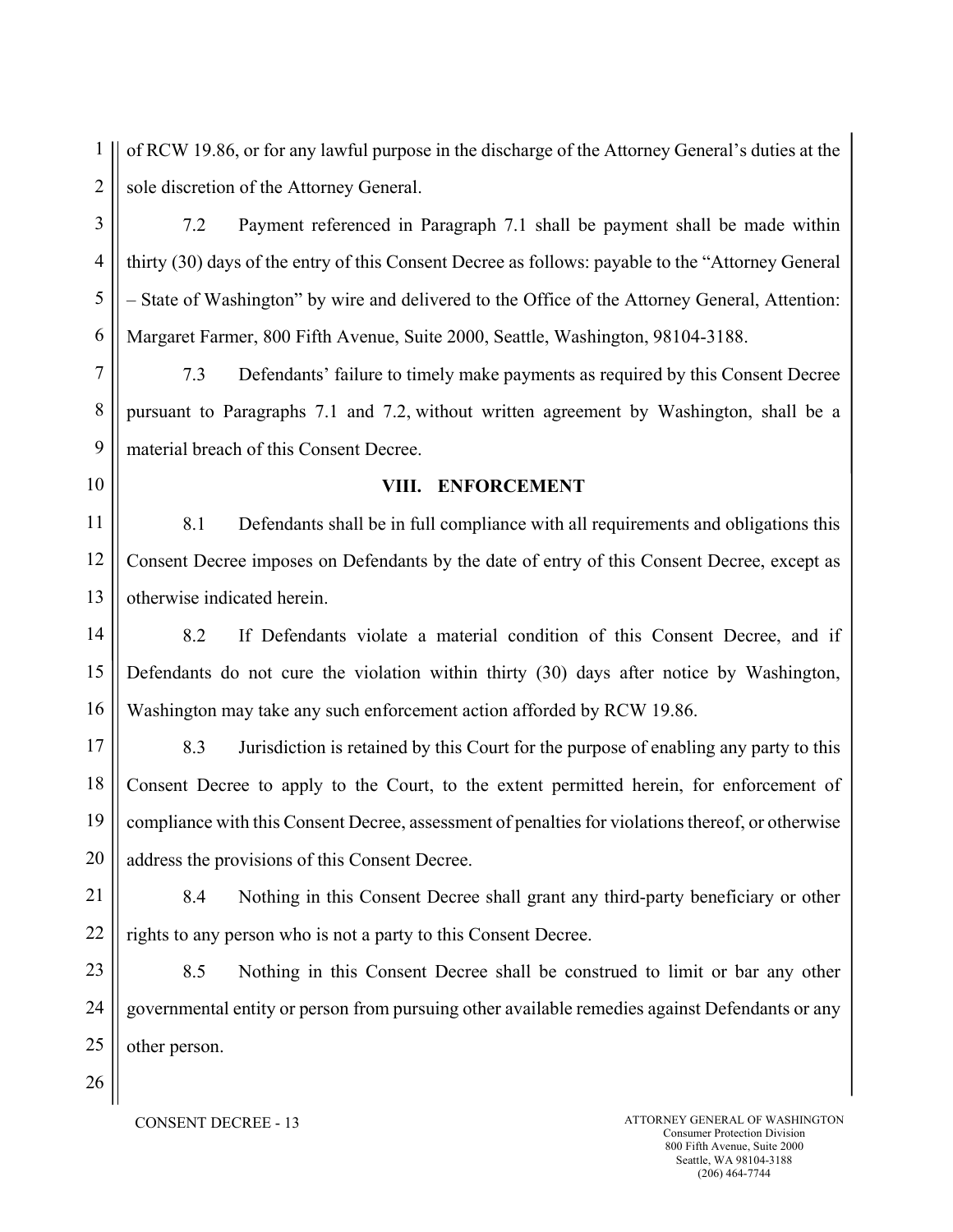1 2 3 4 5 6 7 8.6 Under no circumstances shall this Consent Decree, or the name of the State of Washington, this Court, the Office of the Attorney General, the Consumer Protection Division, or any of their employees or representatives be used by Defendants or any of its respective owners, members, directors, successors, assigns, transferees, officers, agents, servants, employees, representatives, and all other persons or entities in active concert or participation with Defendants, in connection with any selling, advertising, or promotion of products or services, or as an endorsement or approval of Defendants' acts, practices, or conduct of business.

8 9 10 11 12 13 14 15 16 17 18 19 20 21 8.7 Washington shall be permitted, upon advance written notice of twenty (20) days to Defendants, reasonable access to inspect and/or copy relevant, non-privileged business records or documents in possession, custody, or under control of Defendants necessary to monitor compliance with this Consent Decree; provided that the inspection and copying shall avoid unreasonable disruption of Defendants' business activities. Washington shall not disclose any information described in this Paragraph 8.7 (Confidential Information) unless such disclosure is required by law. In the event that Washington receives a request under the Public Records Act, subpoena, or other demand for production that seeks the disclosure of Confidential Information, Washington shall notify Defendants as soon as practicable and in no event more than ten (10) calendar days after receiving such request and shall allow Defendants a reasonable time, not less than ten (10) calendar days, from the receipt of such notice to seek a protective order relating to the Confidential Information or to otherwise resolve any disputes relating to the production of the Confidential Information before Washington discloses any Confidential Information.

8.8 This Consent Decree in no way limits Washington from conducting any lawful non-public investigation to monitor Defendants' compliance with this Consent Decree or to investigate other alleged violations of the CPA and APSA, which may include but, is not limited to, interviewing IFRs or former employees of Defendants.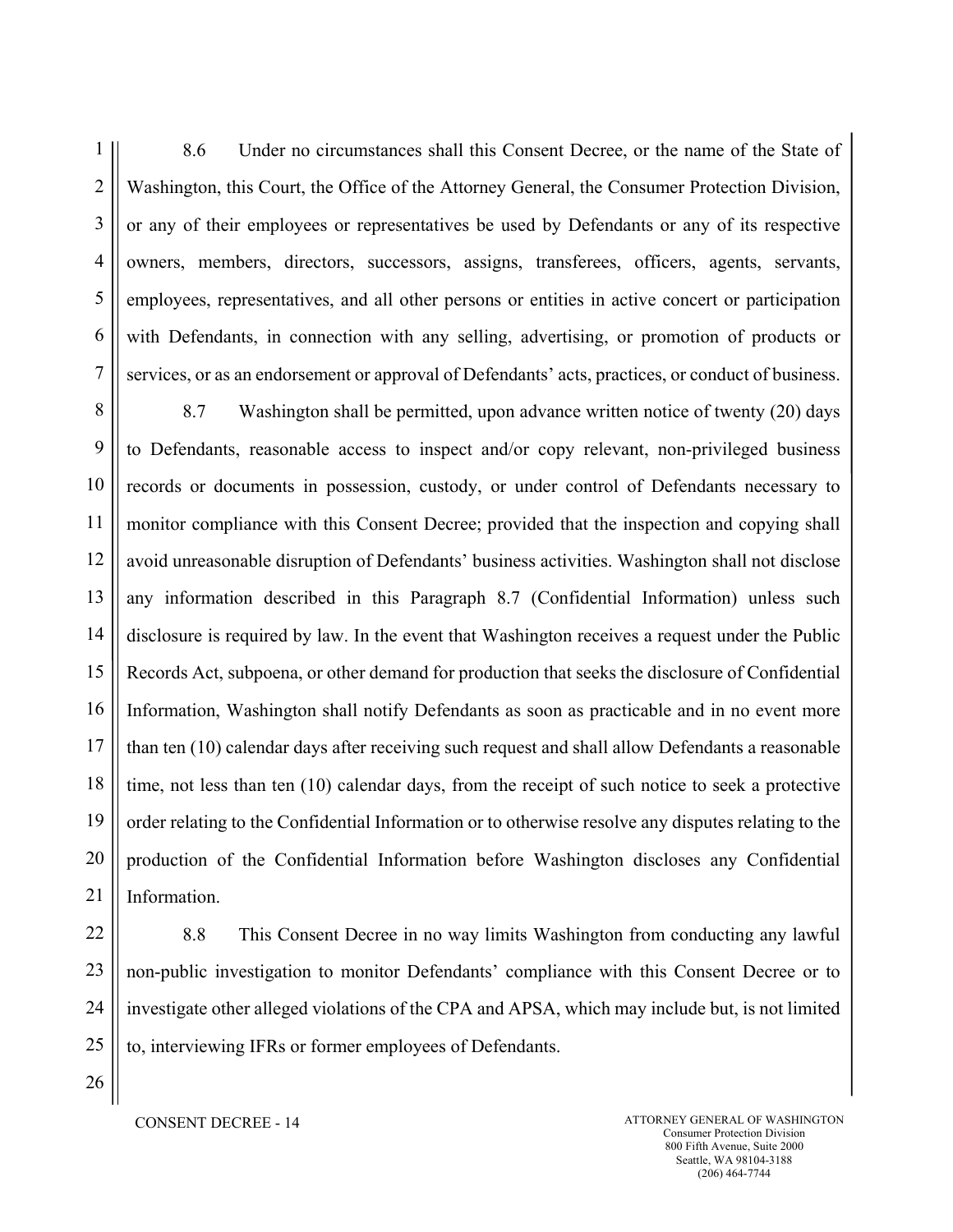$1$  || 2 3 4 8.9 This Consent Decree shall be binding upon and inure to the benefit of Defendants' successors and assigns. Defendants and its successors and assigns shall notify the Attorney General's Office within thirty (30) days of any change in the identity of the corporate entity or entities responsible for compliance obligations arising under this Consent Decree.

5 6 7 8.10 Any notice or other communication required or permitted under this Consent Decree shall be in writing and delivered to the following persons or any person subsequently designated by the parties:

| 8  | a.    | For the Attorney General:                                              |
|----|-------|------------------------------------------------------------------------|
| 9  |       | Office of the Attorney General                                         |
| 10 |       | <b>Consumer Protection Division</b>                                    |
| 11 |       | ATTN: Joseph Kanada, Breena Roos<br><b>Assistant Attorneys General</b> |
| 12 |       | 800 Fifth Avenue, Suite 2000<br>Seattle, WA 98104                      |
| 13 |       | Joe.Kanada@atg.wa.gov<br>Breena.Roos@atg.wa.gov                        |
| 14 |       |                                                                        |
| 15 | $b$ . | For Defendants:                                                        |
| 16 |       | Anthony Todaro<br>DLA PIPER LLP (US)                                   |
| 17 |       | 701 Fifth Avenue, Suite 6900<br>Seattle, WA 98104-7029                 |
| 18 |       | Anthony.Todaro@dlapiper.com                                            |
| 19 |       | John N. Scholnick                                                      |
| 20 |       | Browne George Ross LLP<br>2121 Avenue of the Stars, Suite 2800         |
| 21 |       | Los Angeles, CA 90067                                                  |
| 22 |       | jscholnick@bgrfirm.com                                                 |
| 23 |       | William Floratos<br>Floratos, Loll & Devine                            |
| 24 |       | 26023 Acero, Ste. 100<br>Mission Viejo, CA 92691                       |
| 25 |       | waf@floratosloll.com                                                   |
| 26 |       |                                                                        |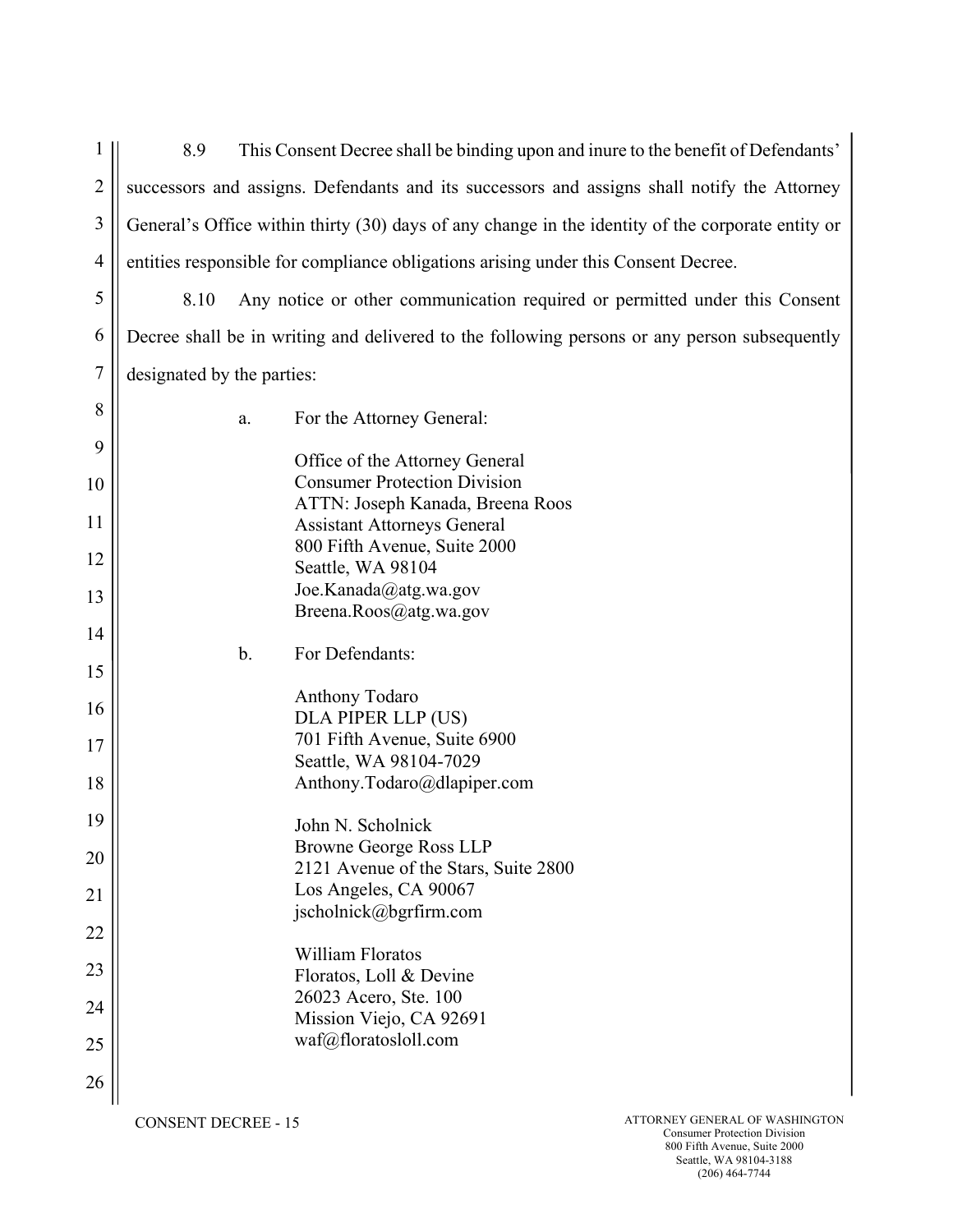| 1              | Nothing in this Consent Decree or the Court's September 27, 2019 Protective<br>8.11               |
|----------------|---------------------------------------------------------------------------------------------------|
| $\overline{2}$ | Order shall be construed to alter the Washington Attorney General's Office's (AGO) obligations    |
| 3              | under the Public Records Act, RCW 42.56 or any other statute, administrative rule, or court rule. |
| $\overline{4}$ | However, if at any time the AGO receives a request pursuant to the Public Records Act and the     |
| 5              | AGO intends to release records designated in this action as CONFIDENTIAL or HIGHLY                |
| 6              | CONFIDENTIAL, the AGO will, in the course of responding to the request, give written notice       |
| 7              | and a copy of the request to the designating party, and also provide the designating party with   |
| 8              | ten business days from notification (i) to seek and obtain protection from the Court or (ii) to   |
| 9              | provide the AGO with notice that it intends to seek and obtain protection from the Court and      |
| 10             | request from the AGO an additional ten business days to obtain such protection.                   |
| 11             | 8.12<br>The Clerk of the Court is ordered to immediately enter the foregoing Judgment             |
| 12             | and Consent Decree.                                                                               |
| 13             |                                                                                                   |
| 14             |                                                                                                   |
| 15             |                                                                                                   |
| 16             |                                                                                                   |
| 17             |                                                                                                   |
| 18             |                                                                                                   |
| 19             |                                                                                                   |
| 20             |                                                                                                   |
| 21             |                                                                                                   |
| 22             |                                                                                                   |
| 23             |                                                                                                   |
| 24             |                                                                                                   |
| 25             |                                                                                                   |
| 26             |                                                                                                   |
|                | ATTORNEY GENERAL OF WASHINGTON<br>$CONSENT DECBFE - 16$                                           |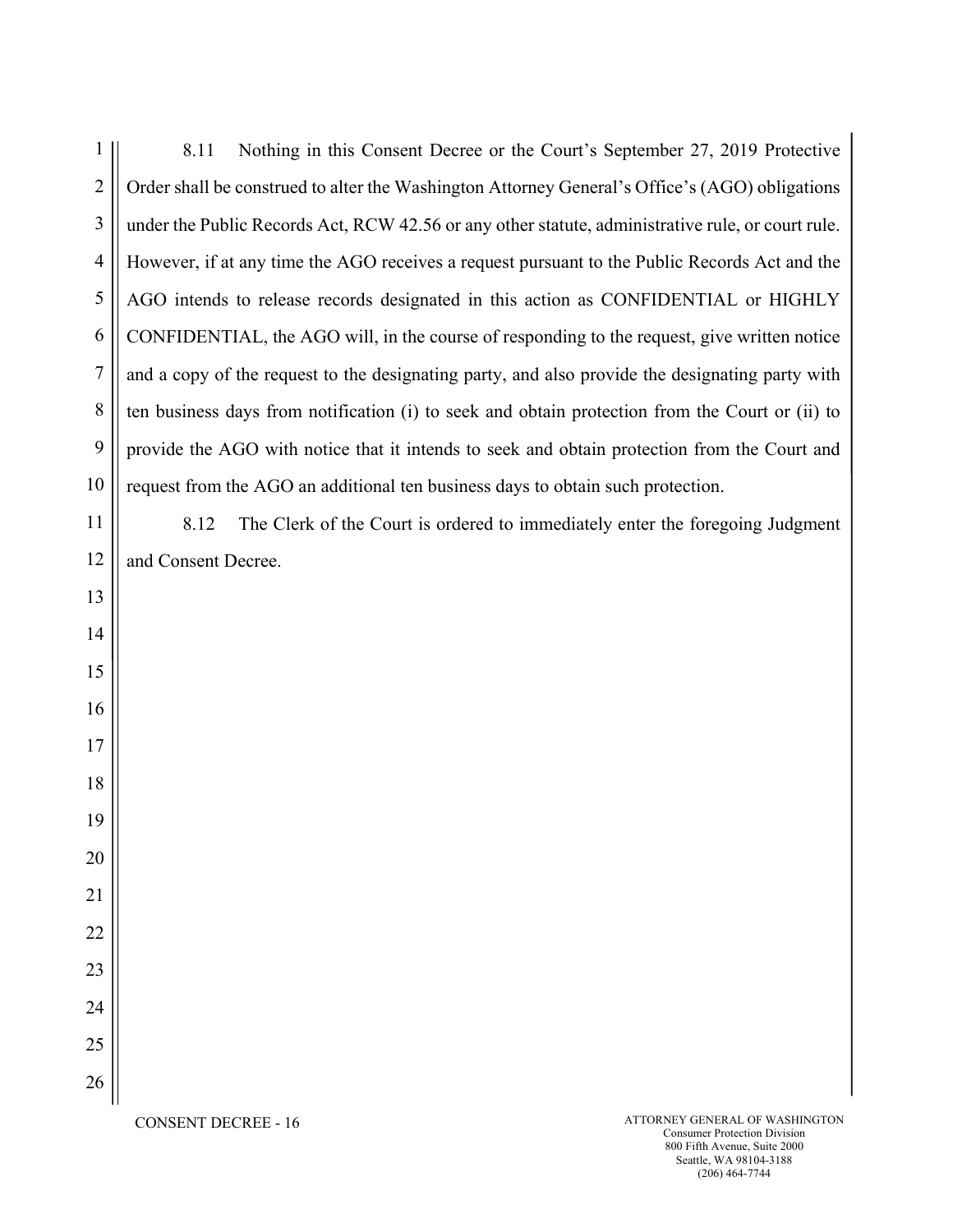| 1                       |                            | <b>APPROVAL BY COURT</b>                                            |
|-------------------------|----------------------------|---------------------------------------------------------------------|
| $\overline{2}$          |                            | APPROVED FOR FILING and SO ORDERED this ______ day of ______, 2021. |
| $\overline{\mathbf{3}}$ |                            |                                                                     |
| $\overline{4}$          |                            |                                                                     |
| 5                       |                            | Judge Samuel S. Chung                                               |
| 6                       |                            |                                                                     |
| $\overline{7}$          |                            |                                                                     |
| $\,8\,$                 |                            |                                                                     |
| 9                       |                            |                                                                     |
| $10\,$                  |                            |                                                                     |
| $11\,$                  |                            |                                                                     |
| $12\,$                  |                            |                                                                     |
| 13                      |                            |                                                                     |
| 14                      |                            |                                                                     |
| $15\,$                  |                            |                                                                     |
| $16\,$                  |                            |                                                                     |
| $17\,$                  |                            |                                                                     |
| $18\,$                  |                            |                                                                     |
| $19\,$                  |                            |                                                                     |
| 20                      |                            |                                                                     |
| $21\,$                  |                            |                                                                     |
| 22                      |                            |                                                                     |
| 23                      |                            |                                                                     |
| 24                      |                            |                                                                     |
| $25\,$                  |                            |                                                                     |
| 26                      |                            |                                                                     |
|                         | <b>CONSENT DECREE - 17</b> | ATTORNEY GENERAL OF WASHINGTON                                      |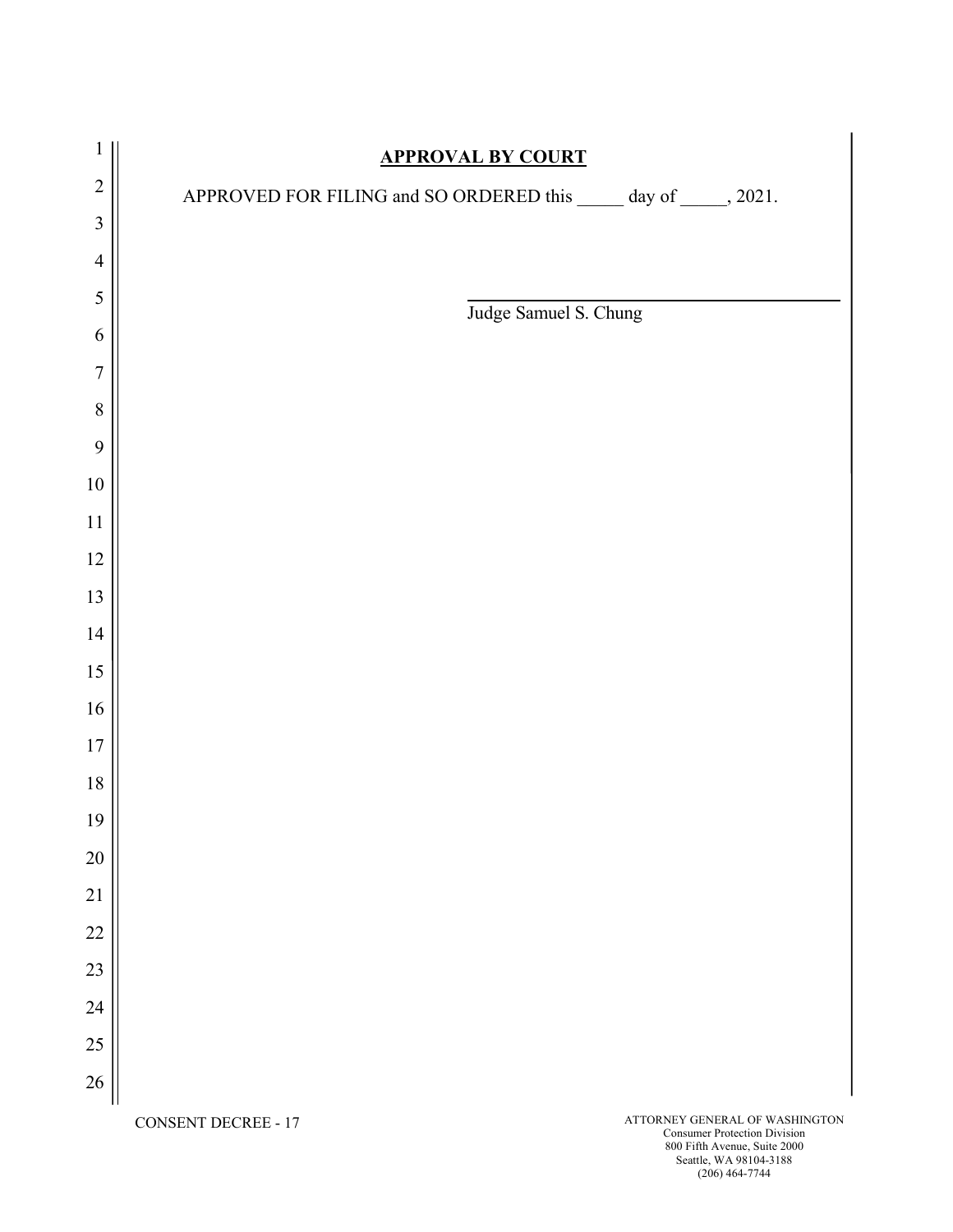| $\mathbf{1}$   | Approved:                                                                             |                                                                       |
|----------------|---------------------------------------------------------------------------------------|-----------------------------------------------------------------------|
| $\sqrt{2}$     | For Defendants LLR, Inc.; LLR LuLaRoe, Inc.; Lennon Leasing, LLC; and Mark A. Stidham |                                                                       |
| $\mathfrak{Z}$ |                                                                                       | February 2, 2021                                                      |
| $\overline{4}$ | Mark A. Stidham                                                                       | Date                                                                  |
| $\mathfrak{S}$ | CEO and Co-Founder<br>LLR, Inc. and LLR LuLaRoe, Inc.                                 |                                                                       |
| 6              |                                                                                       |                                                                       |
| $\overline{7}$ |                                                                                       |                                                                       |
| $8\,$          |                                                                                       |                                                                       |
| 9              |                                                                                       |                                                                       |
| 10             |                                                                                       |                                                                       |
| 11             |                                                                                       |                                                                       |
| 12             |                                                                                       |                                                                       |
| 13             |                                                                                       |                                                                       |
| 14             |                                                                                       |                                                                       |
| 15             |                                                                                       |                                                                       |
| 16             |                                                                                       |                                                                       |
| 17             |                                                                                       |                                                                       |
| 18             |                                                                                       |                                                                       |
| 19             |                                                                                       |                                                                       |
| 20             |                                                                                       |                                                                       |
| 21             |                                                                                       |                                                                       |
| 22             |                                                                                       |                                                                       |
| 23             |                                                                                       |                                                                       |
| 24             |                                                                                       |                                                                       |
| 25             |                                                                                       |                                                                       |
| 26             |                                                                                       |                                                                       |
|                | <b>CONSENT DECREE - 18</b>                                                            | ATTORNEY GENERAL OF WASHINGTON<br><b>Consumer Protection Division</b> |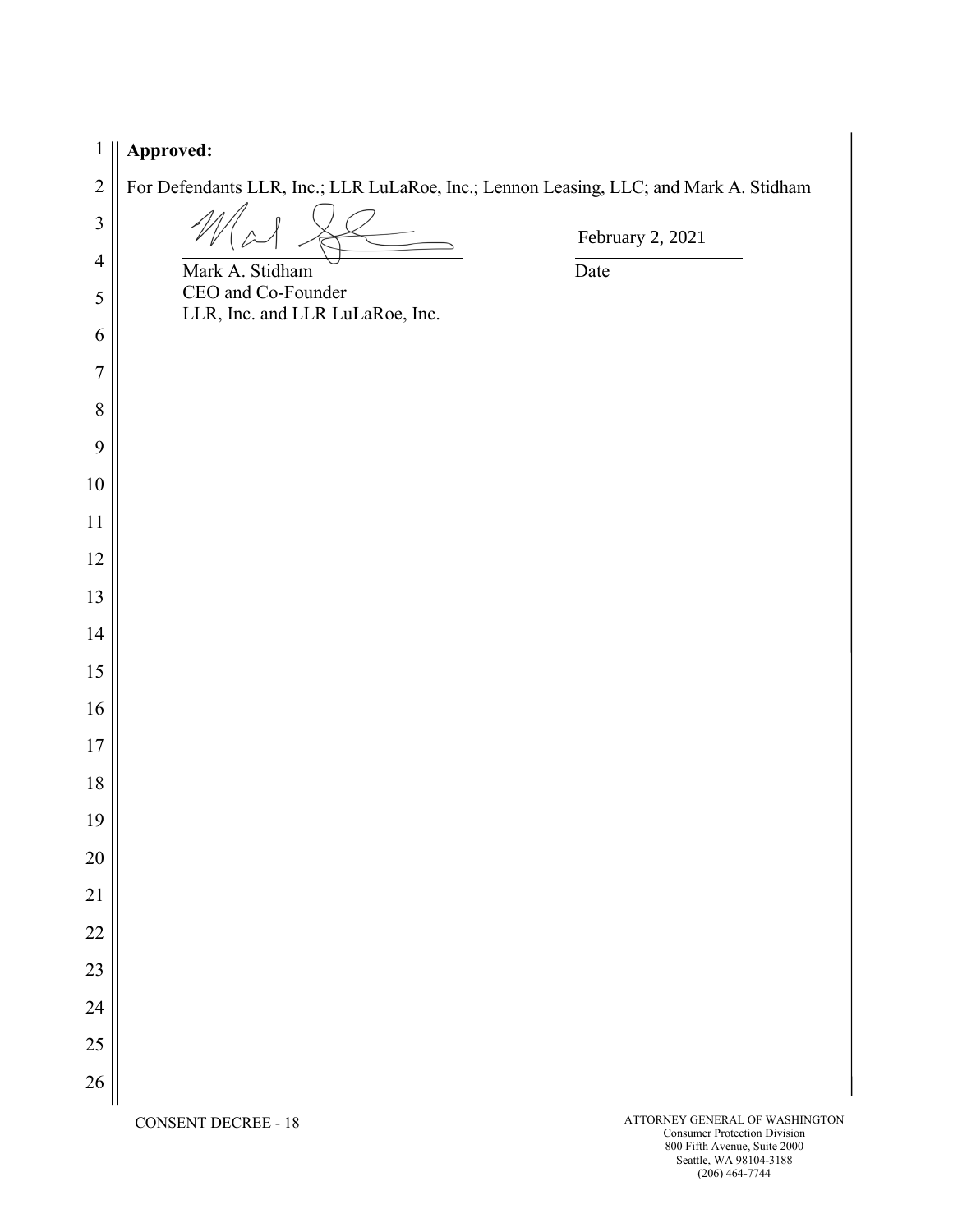**Approved:**  For Defendant DeAnne S. Brady  $\overline{a}$ February 2, 2021 DeAnne S. Brady Date President and Co-Founder LLR, Inc. and LLR LuLaRoe, Inc. CONSENT DECREE - 19 ATTORNEY GENERAL OF WASHINGTON

Consumer Protection Division 800 Fifth Avenue, Suite 2000 Seattle, WA 98104-3188 (206) 464-7744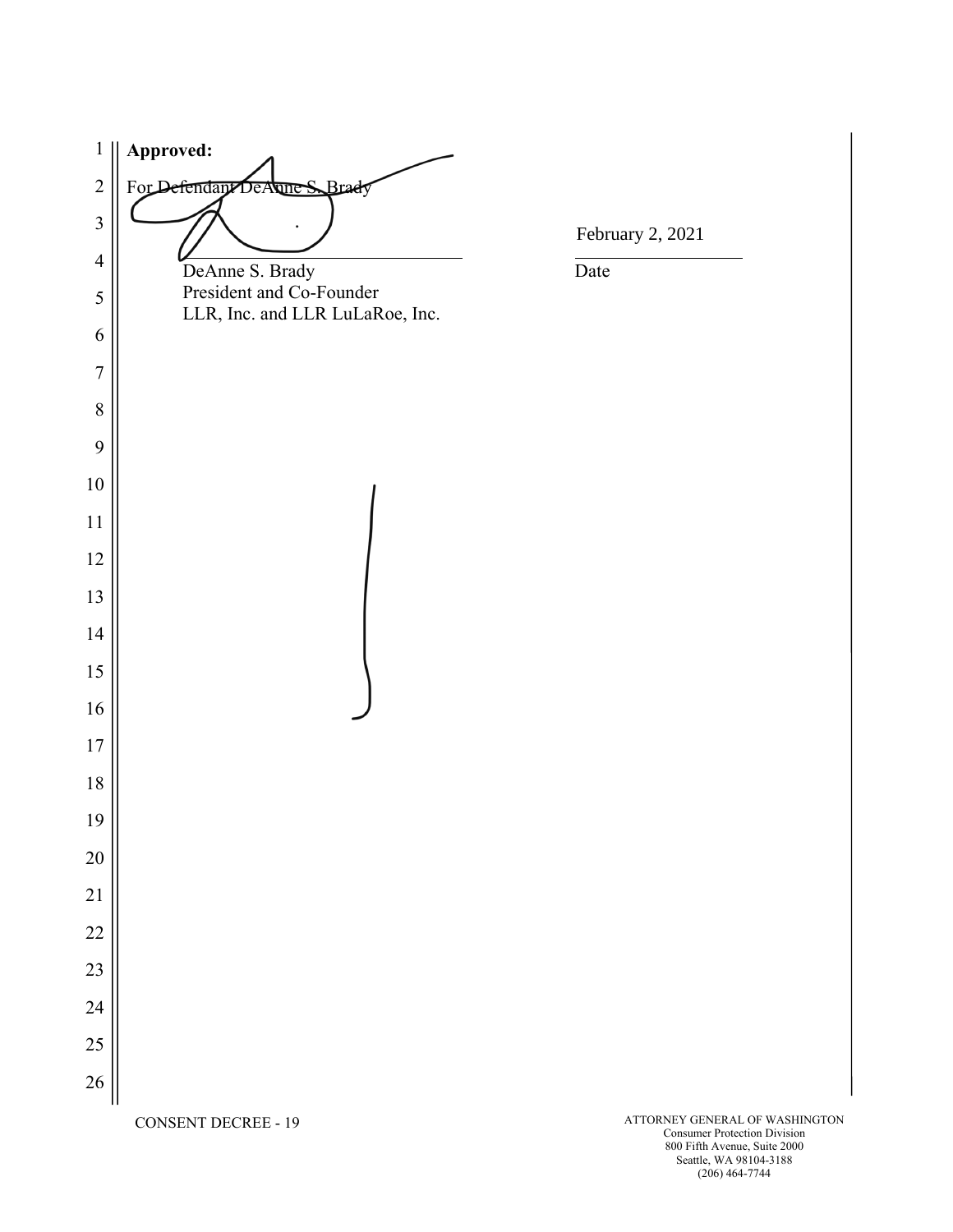| $\mathbf{1}$     | Approved:                     |                                                                       |
|------------------|-------------------------------|-----------------------------------------------------------------------|
| $\overline{c}$   | For Defendant Jordan K. Brady |                                                                       |
| $\overline{3}$   |                               | 02/01/2021                                                            |
| $\overline{4}$   | Jordan K. Brady               | Date                                                                  |
| $\mathfrak s$    |                               |                                                                       |
| 6                |                               |                                                                       |
| $\boldsymbol{7}$ |                               |                                                                       |
| $\,8\,$          |                               |                                                                       |
| 9                |                               |                                                                       |
| $10\,$           |                               |                                                                       |
| $11\,$           |                               |                                                                       |
| $12\,$           |                               |                                                                       |
| 13               |                               |                                                                       |
| 14               |                               |                                                                       |
| 15               |                               |                                                                       |
| 16               |                               |                                                                       |
| $17\,$           |                               |                                                                       |
| 18               |                               |                                                                       |
| 19               |                               |                                                                       |
| 20               |                               |                                                                       |
| 21               |                               |                                                                       |
| 22               |                               |                                                                       |
| 23               |                               |                                                                       |
| 24               |                               |                                                                       |
| $25\,$           |                               |                                                                       |
| 26               |                               |                                                                       |
|                  | <b>CONSENT DECREE - 20</b>    | ATTORNEY GENERAL OF WASHINGTON<br><b>Consumer Protection Division</b> |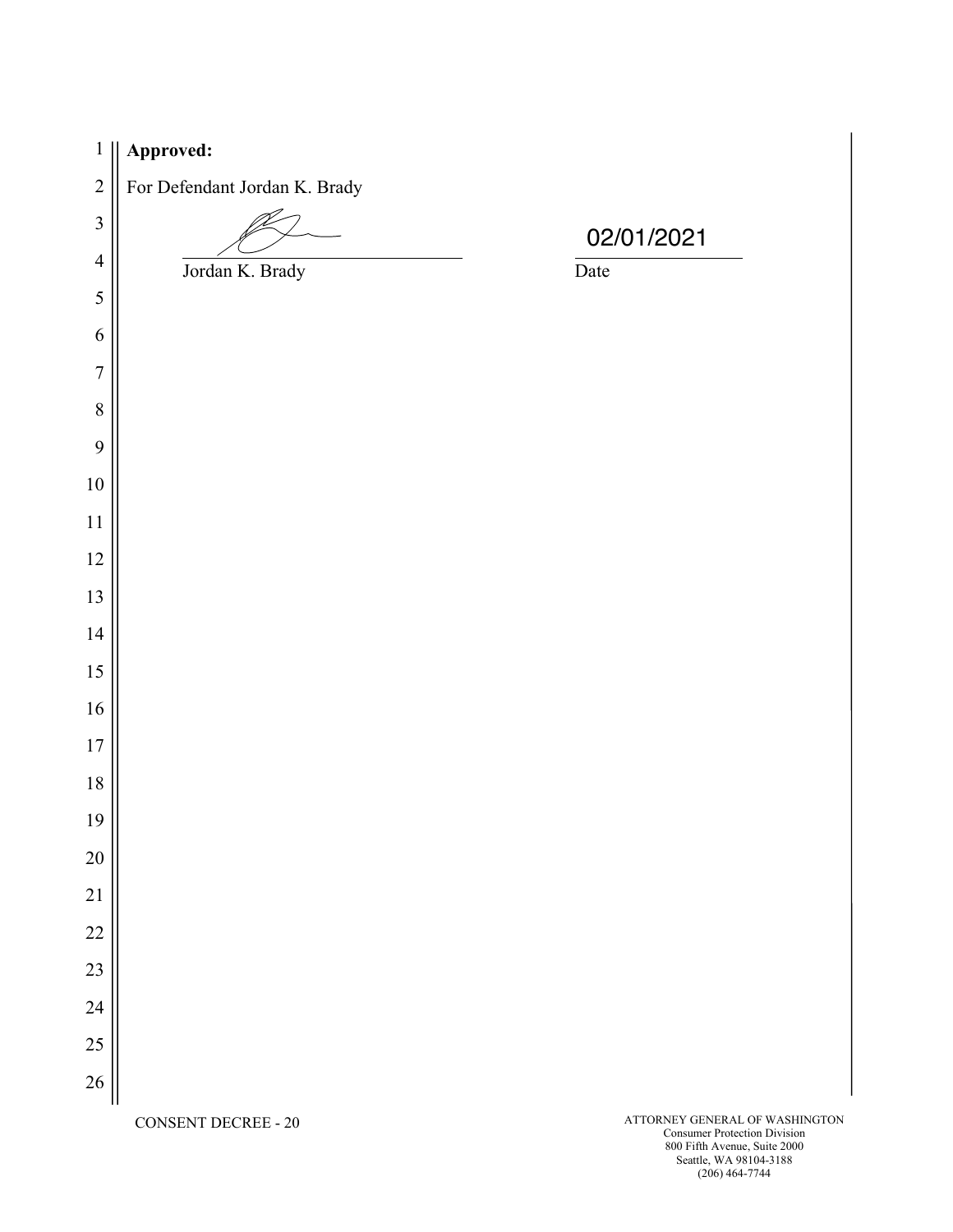| $\mathbf{1}$   | <b>Counsel for Defendants</b>                                  |                  |
|----------------|----------------------------------------------------------------|------------------|
| $\overline{2}$ |                                                                | February 2, 2021 |
| 3              | Anthony Todaro                                                 | Date             |
|                | Lianna Bash                                                    |                  |
| $\overline{4}$ | DLA PIPER LLP (US)                                             |                  |
| 5              | 701 Fifth Avenue, Suite 6900                                   |                  |
|                | Seattle, WA 98104-7029                                         |                  |
| 6              | Tel.: 206-839-4800                                             |                  |
| 7              | Fax: 206-839-4801                                              |                  |
|                | Email: anthony.todaro@dlapiper.com<br>lianna.bash@dlapiper.com |                  |
| 8              |                                                                |                  |
| 9              | John N. Scholnick                                              |                  |
| 10             | Browne George Ross LLP                                         |                  |
|                | 2121 Avenue of the Stars, Suite 2800                           |                  |
| 11             | Los Angeles, CA 90067<br>Tel.: 310-274-7100                    |                  |
| 12             | Fax: 310-275-5697                                              |                  |
|                | Email: jscholnick@bgrfirm.com                                  |                  |
| 13             |                                                                |                  |
| 14             | William Floratos                                               |                  |
|                | Floratos, Loll & Devine                                        |                  |
| 15             | 26023 Acero, Ste. 100<br>Mission Viejo, CA 92691               |                  |
| 16             | Tel.: 714-641-1222                                             |                  |
|                | Email: waf@floratosloll.com                                    |                  |
| 17             |                                                                |                  |
| 18             |                                                                |                  |
|                |                                                                |                  |
| 19             |                                                                |                  |
| 20             |                                                                |                  |
|                |                                                                |                  |
| 21             |                                                                |                  |
| 22             |                                                                |                  |
|                |                                                                |                  |
| 23             |                                                                |                  |
| 24             |                                                                |                  |
|                |                                                                |                  |
| 25             |                                                                |                  |
| 26             |                                                                |                  |
|                |                                                                |                  |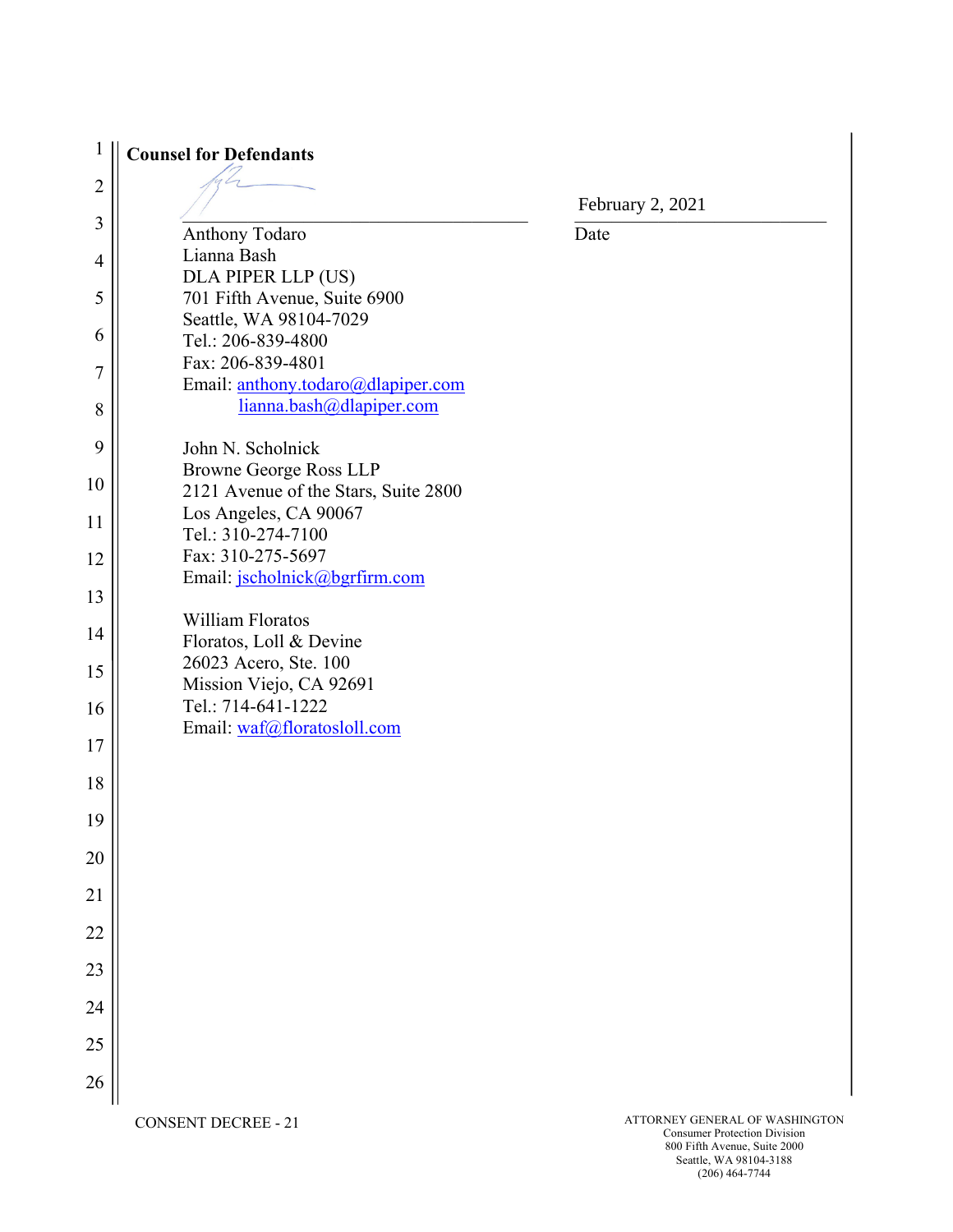| 1              | For Plaintiff State of Washington                                                                          |                                    |
|----------------|------------------------------------------------------------------------------------------------------------|------------------------------------|
| $\sqrt{2}$     | se Canada                                                                                                  |                                    |
| $\overline{3}$ |                                                                                                            | 2/1/2021                           |
| $\overline{4}$ | Joseph K. Kanada, WSBA #55055<br>Breena M. Roos, WSBA #34501                                               | Date                               |
| 5              | Katharine F. Barach, WSBA #51766<br>Benjamin J. Brysacz, WSBA #54683<br><b>Assistant Attorneys General</b> |                                    |
| 6              | State of Washington                                                                                        |                                    |
| $\overline{7}$ | <b>Consumer Protection Division</b><br>800 5 <sup>th</sup> Ave, Suite 2000<br>Seattle, WA 98104            |                                    |
| 8              | Telephone: (206) 464-6684<br>Email: Joe.Kanada@atg.wa.gov                                                  |                                    |
| 9              | Email: Breena.Roos@atg.wa.gov<br>Email: Kate.Barach@atg.wa.gov                                             |                                    |
| 10             | Email: ben.brysacz@atg.wa.gov                                                                              |                                    |
| 11             |                                                                                                            |                                    |
| 12             |                                                                                                            |                                    |
| 13             |                                                                                                            |                                    |
| 14             |                                                                                                            |                                    |
| 15             |                                                                                                            |                                    |
| 16             |                                                                                                            |                                    |
| 17             |                                                                                                            |                                    |
| 18             |                                                                                                            |                                    |
| 19             |                                                                                                            |                                    |
| 20             |                                                                                                            |                                    |
| 21             |                                                                                                            |                                    |
| 22             |                                                                                                            |                                    |
| 23             |                                                                                                            |                                    |
| 24             |                                                                                                            |                                    |
| 25             |                                                                                                            |                                    |
| 26             |                                                                                                            |                                    |
|                |                                                                                                            | <b>ATTORNEY GENERAL OF WASHING</b> |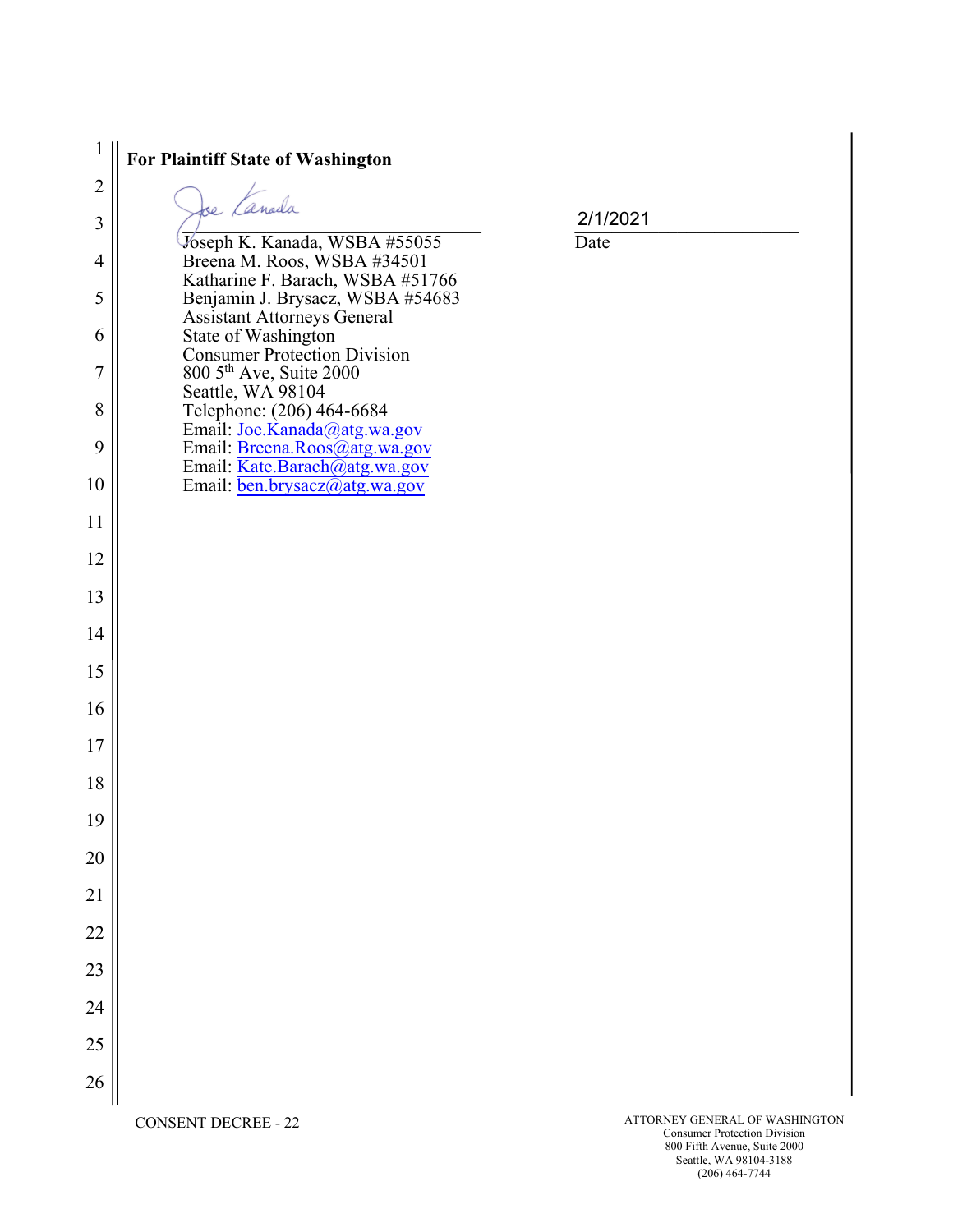| $\mathbf{1}$     | Presented by:                                                               | Approved as to Form by:                                                                 |
|------------------|-----------------------------------------------------------------------------|-----------------------------------------------------------------------------------------|
| $\sqrt{2}$       | ROBERT W. FERGUSON                                                          | DLA PIPER (US)                                                                          |
| $\mathfrak{Z}$   | <b>Attorney General</b>                                                     |                                                                                         |
| $\overline{4}$   | anada                                                                       |                                                                                         |
| 5                | JOSEPH K. KANADA, WSBA #55055<br>BREENA M. ROOS, WSBA #34501                | ANTHONY TODARO, WSBA #30391<br>LIANNA BASH, WSBA #52598<br>701 Fifth Avenue, Suite 6900 |
| 6                | KATHARINE F. BARACH, WSBA #51766<br>BENJAMIN J. BRYSACZ, WSBA #54683        | Seattle, WA 98104                                                                       |
| $\boldsymbol{7}$ | <b>Assistant Attorney General</b>                                           | 206-839-4800                                                                            |
| $8\,$            | Attorneys for Plaintiff State of Washington<br>800 Fifth Avenue, Suite 2000 | <b>Attorneys for Defendants</b>                                                         |
| 9                | Seattle, WA 98104<br>$(206)$ 464-6684                                       |                                                                                         |
| 10               |                                                                             |                                                                                         |
| 11               |                                                                             |                                                                                         |
| 12               |                                                                             |                                                                                         |
| 13               |                                                                             |                                                                                         |
| 14               |                                                                             |                                                                                         |
| 15               |                                                                             |                                                                                         |
| 16               |                                                                             |                                                                                         |
| 17               |                                                                             |                                                                                         |
| 18               |                                                                             |                                                                                         |
| 19               |                                                                             |                                                                                         |
| 20               |                                                                             |                                                                                         |
| 21               |                                                                             |                                                                                         |
| 22               |                                                                             |                                                                                         |
| 23               |                                                                             |                                                                                         |
| 24               |                                                                             |                                                                                         |
| 25               |                                                                             |                                                                                         |
| 26               |                                                                             |                                                                                         |
|                  |                                                                             |                                                                                         |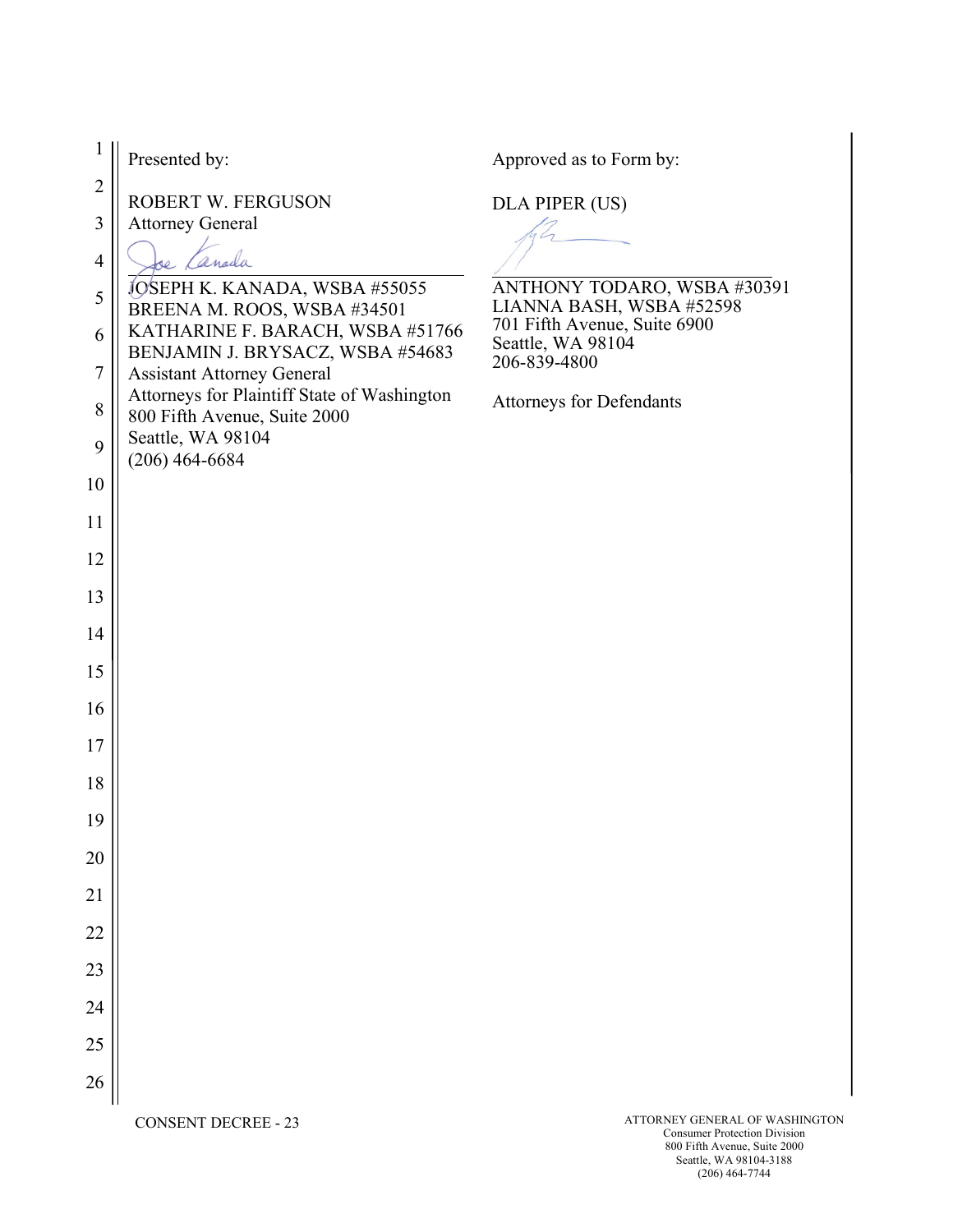| 1              | <b>CERTIFICATE OF SERVICE</b>                                                             |                                                                |  |  |  |
|----------------|-------------------------------------------------------------------------------------------|----------------------------------------------------------------|--|--|--|
| $\overline{c}$ | I certify that I caused a copy of the foregoing to be served on the following parties via |                                                                |  |  |  |
| 3              | the following methods:                                                                    |                                                                |  |  |  |
| $\overline{4}$ |                                                                                           |                                                                |  |  |  |
| 5              | <b>Anthony Todaro</b><br>Lianna Bash                                                      | $\Box$ Legal Messenger<br>□ First-Class Mail, Postage Prepaid  |  |  |  |
| 6              | DLA PIPER LLP (US)<br>701 Fifth Avenue, Suite 6900                                        | $\Box$ Certified Mail, Receipt Requested<br>$\Box$ Facsimile   |  |  |  |
| 7              | Seattle, WA 98104-7029<br>Tel.: 206-839-4800                                              | $\boxtimes$ Email<br>$\Box$ King County E-Service              |  |  |  |
| 8              | Fax: 206-839-4801<br>Email: anthony.todaro@dlapiper.com<br>lianna.bash@dlapiper.com       |                                                                |  |  |  |
| 9              |                                                                                           |                                                                |  |  |  |
| 10             | John N. Scholnick<br>Richard A. Schwartz                                                  | $\Box$ Legal Messenger<br>First-Class Mail, Postage Prepaid    |  |  |  |
| 11             | Kim S. Zeldin<br><b>Browne George Ross LLP</b>                                            | Certified Mail, Receipt Requested<br>□ Facsimile               |  |  |  |
| 12             | 2121 Avenue of the Stars, Suite 2800<br>Los Angeles, CA 90067                             | $\boxtimes$ Email<br>King County E-Service                     |  |  |  |
| 13             | Tel.: 310-274-7100<br>Fax: 310-275-5697                                                   |                                                                |  |  |  |
| 14             | Email: jscholnick@bgrfirm.com<br>rschwartz@bgrfirm.com<br>kzeldin@bgrfirm.com             |                                                                |  |  |  |
| 15             |                                                                                           |                                                                |  |  |  |
| 16             | William Floratos<br>Kenneth E. McDonald                                                   | □ Legal Messenger<br>□ First-Class Mail, Postage Prepaid       |  |  |  |
| 17             | Floratos, Loll & Devine<br>26023 Acero, Ste. 100                                          | Certified Mail, Receipt Requested<br>$\Box$ Facsimile          |  |  |  |
| 18             | Mission Viejo, CA 92691<br>Tel.: 714-641-1222                                             | $\boxtimes$ Email<br>King County E-Service                     |  |  |  |
| 19             | Email: waf@floratosloll.com<br>kmcdonald@lernermcdonald.com                               |                                                                |  |  |  |
| 20             |                                                                                           |                                                                |  |  |  |
| 21             | I certify, under penalty of perjury under the laws of the State of Washington, that the   |                                                                |  |  |  |
| 22             | foregoing is true and correct.                                                            |                                                                |  |  |  |
| 23             | DATED this 1st day of February 2021, at Seattle, Washington.                              |                                                                |  |  |  |
| 24             |                                                                                           |                                                                |  |  |  |
| 25             | <b>/s/ Joseph K. Kanada</b><br>Joseph K. Kanada                                           |                                                                |  |  |  |
|                | 26<br><b>Assistant Attorney General</b>                                                   |                                                                |  |  |  |
|                | <b>CONSENT DECREE - 24</b>                                                                | ATTORNEY GENERAL OF WASHINGTON<br>Consumer Protection Division |  |  |  |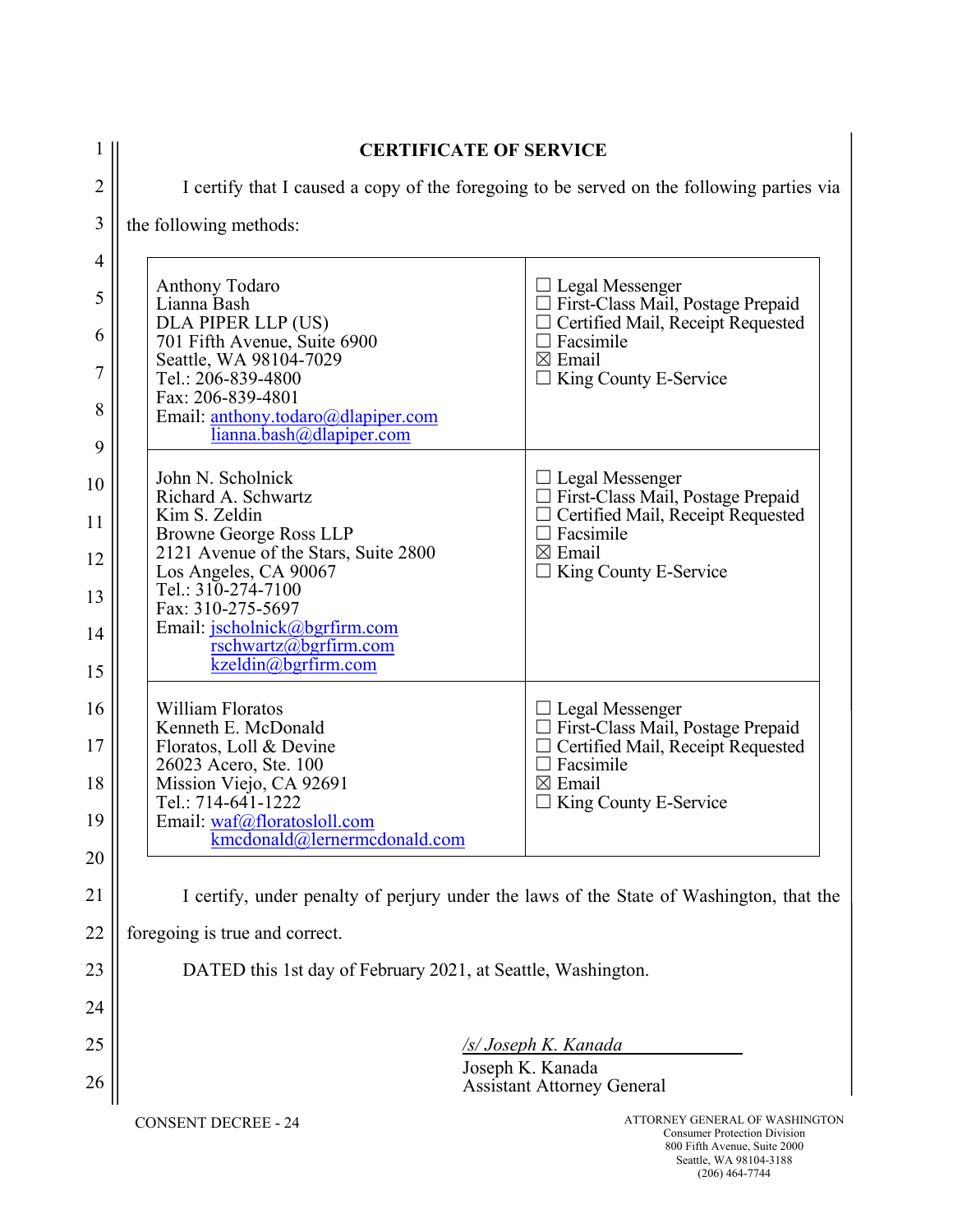#### Appendix A: LuLaRoe 2019 Income Disclosure Statement

The charts below provide details regarding the annual retail profit<sup>1</sup> and the annual IFR bonus earnings for Washington Independent Fashion Retailers (also known as IFRs) for the period of time from January 1, 2019 through December 31, 2019.  $|\mathbf{XX}|$ % of Washingtonians who joined in 2018 as IFRs cancelled their participation or became inactive within a year of joining.





<sup>&</sup>lt;sup>1</sup> Retail Profit is calculated as total annual retail sales minus the annual cost of purchasing wholesale inventory from LuLaRoe.